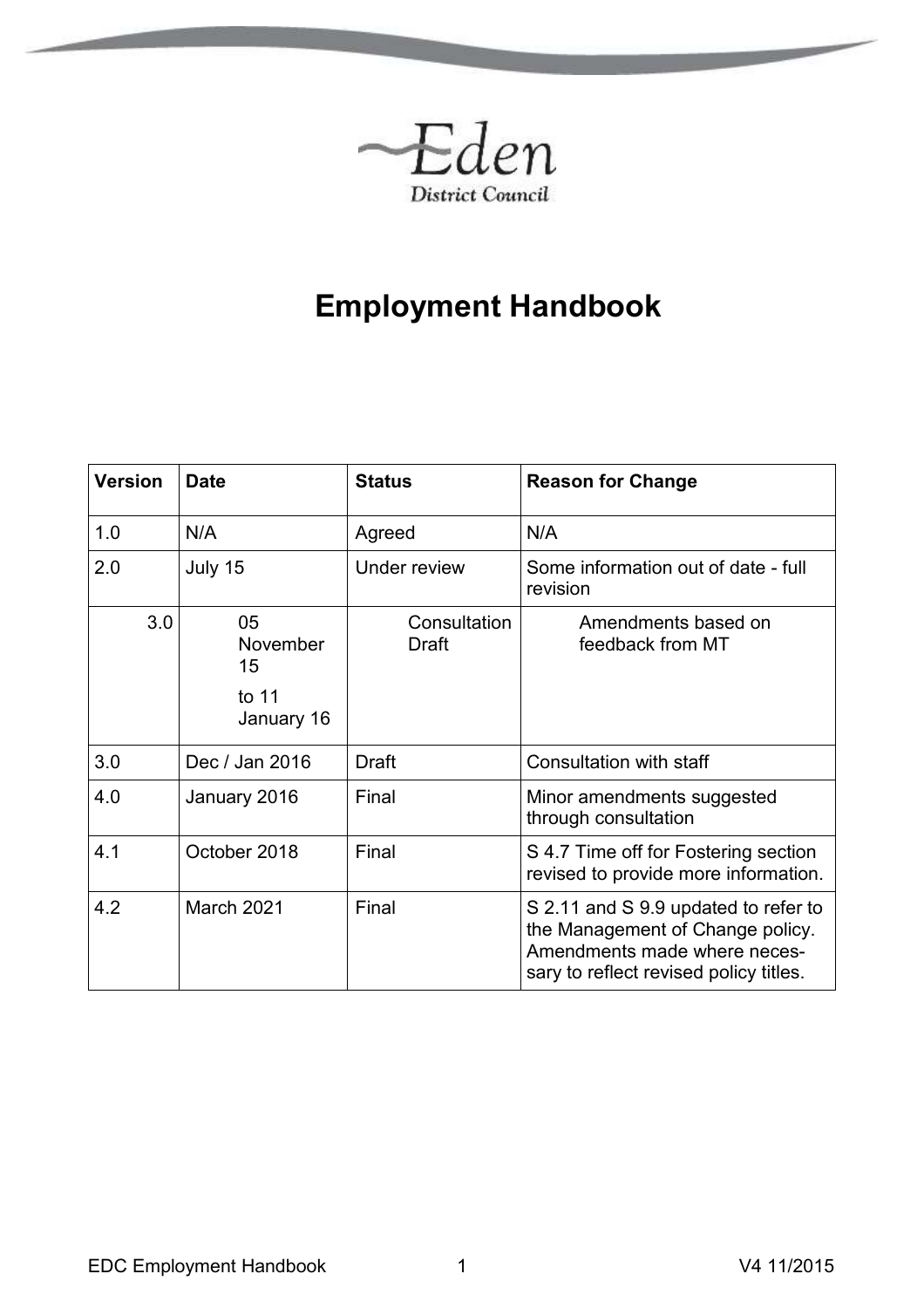# **Index of Contents**

| 1.0  |  |
|------|--|
| 1.1  |  |
| 1.2  |  |
| 1.3  |  |
| 2.0  |  |
| 2.1  |  |
| 2.2  |  |
| 2.3  |  |
| 2.4  |  |
| 2.5  |  |
| 2.6  |  |
| 2.7  |  |
| 2.8  |  |
| 2.9  |  |
| 2.10 |  |
| 2.11 |  |
| 2.12 |  |
| 3.0  |  |
|      |  |
| 3.1  |  |
| 3.2  |  |
| 3.3  |  |
| 3.4  |  |
| 3.5  |  |
| 3.6  |  |
| 3.7  |  |
| 3.8  |  |
| 3.9  |  |
| 4.0  |  |
| 4.1  |  |
| 4.2  |  |
| 4.3  |  |
| 4.4  |  |
| 4.5  |  |
| 4.6  |  |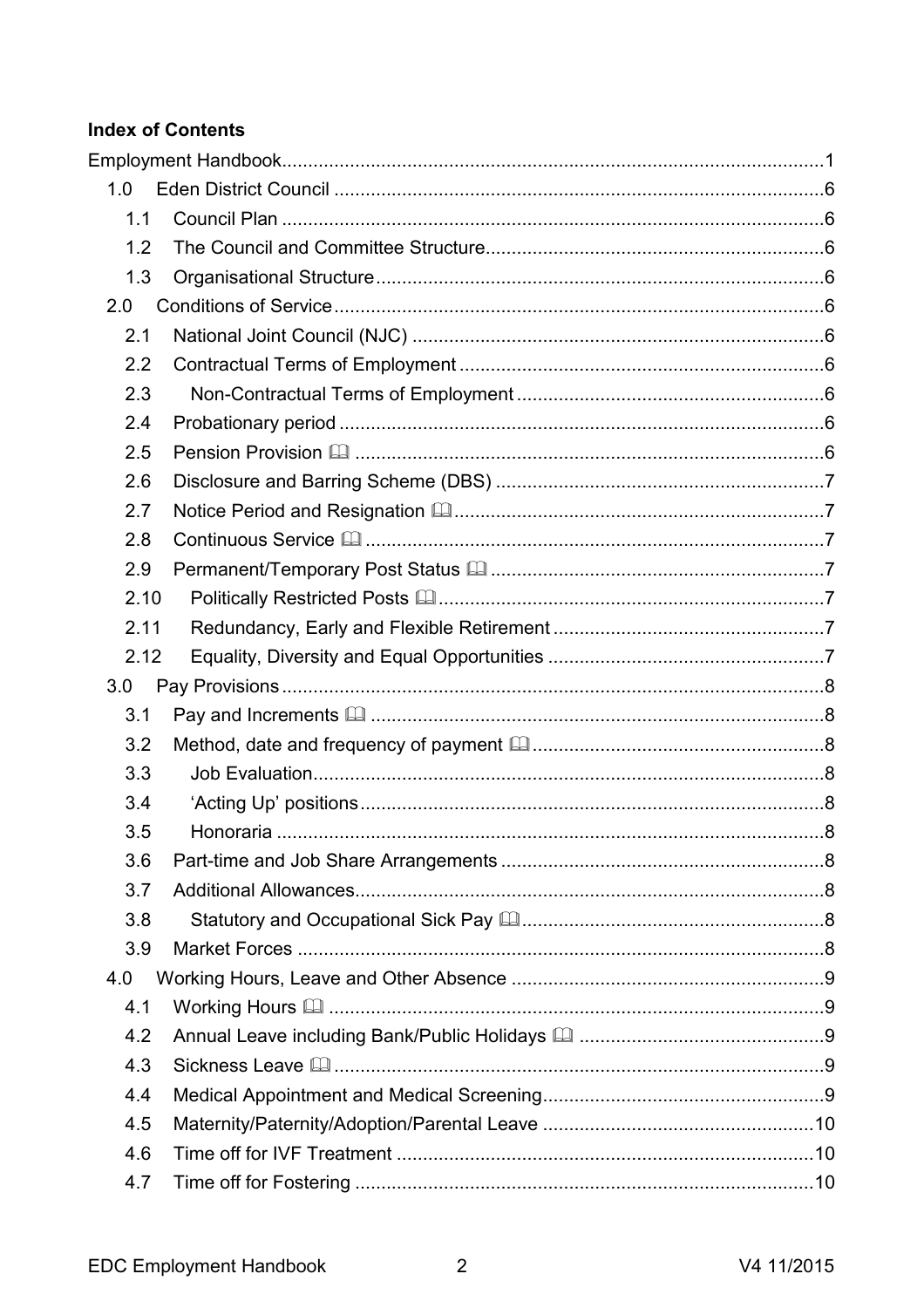| 4.8  |                                                       |  |
|------|-------------------------------------------------------|--|
| 4.9  |                                                       |  |
| 4.10 | Compassionate Leave - Sickness of a Close Relative 11 |  |
| 4.11 |                                                       |  |
| 4.12 | Leave to Attend TU Conferences etc. and to Lecture 11 |  |
| 4.13 |                                                       |  |
| 4.14 |                                                       |  |
| 4.16 |                                                       |  |
| 4.17 |                                                       |  |
| 4.18 |                                                       |  |
| 4.19 |                                                       |  |
| 4.20 |                                                       |  |
| 4.21 |                                                       |  |
| 4.22 |                                                       |  |
| 5.0  |                                                       |  |
| 5.1  |                                                       |  |
| 5.2  |                                                       |  |
| 5.3  |                                                       |  |
| 5.4  |                                                       |  |
| 5.5  |                                                       |  |
| 6.0  |                                                       |  |
| 6.1  |                                                       |  |
| 6.2  |                                                       |  |
| 6.3  |                                                       |  |
| 6.4  |                                                       |  |
| 6.5  |                                                       |  |
| 6.6  |                                                       |  |
| 6.7  |                                                       |  |
| 6.8  |                                                       |  |
| 6.9  |                                                       |  |
| 6.10 |                                                       |  |
| 6.11 |                                                       |  |
| 6.12 |                                                       |  |
| 6.13 |                                                       |  |
| 6.14 |                                                       |  |
| 7.0  |                                                       |  |
| 7.1  |                                                       |  |
| 7.2  |                                                       |  |
| 7.3  |                                                       |  |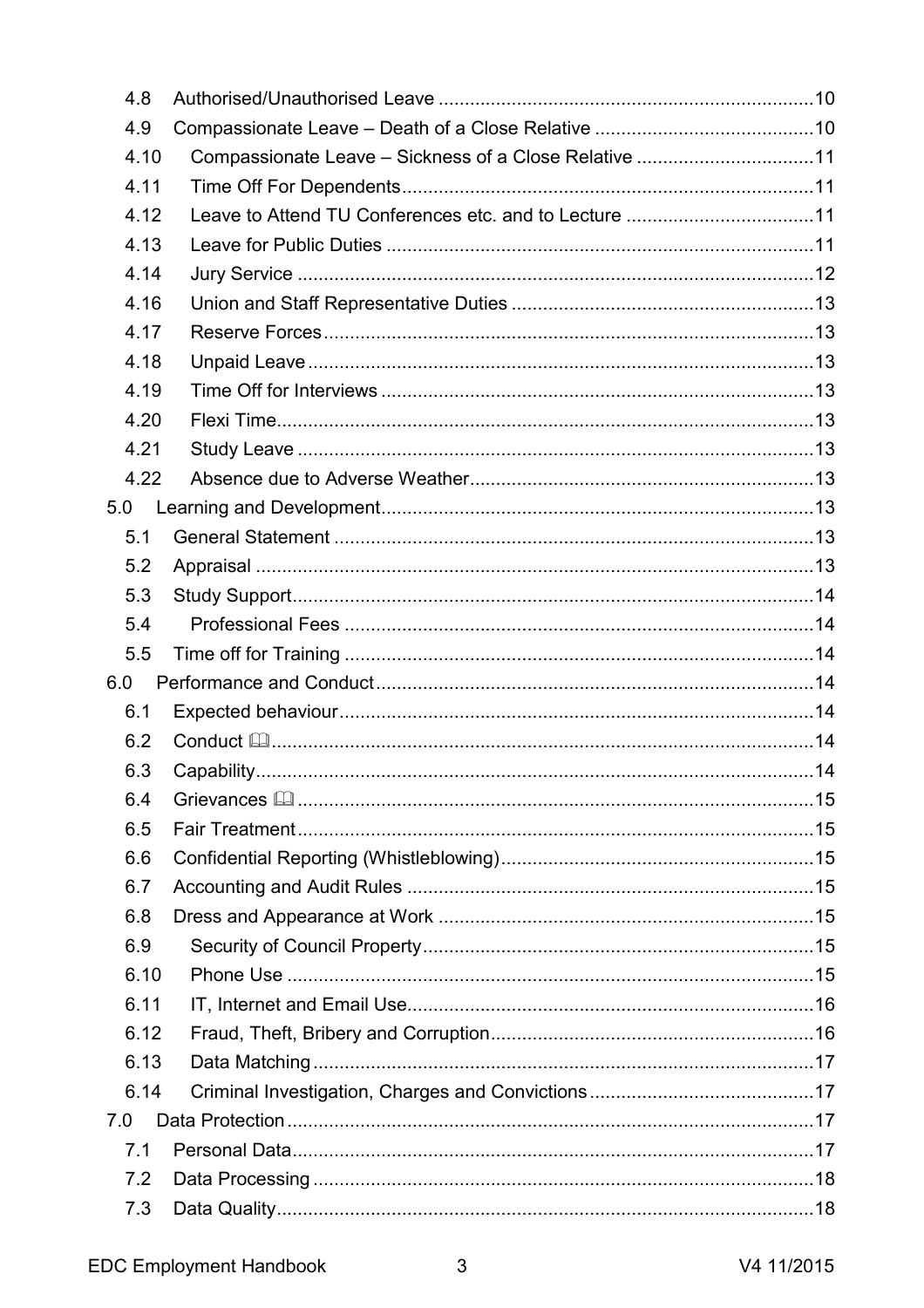| 7.4   |  |
|-------|--|
| 7.5   |  |
| 8.0   |  |
| 8.1   |  |
| 8.2   |  |
| 8.3   |  |
| 8.4   |  |
| 8.5   |  |
| 9.0   |  |
| 9.1   |  |
| 9.2   |  |
| 9.3   |  |
| 9.4   |  |
| 9.5   |  |
| 9.6   |  |
| 9.7   |  |
| 9.8   |  |
| 9.9   |  |
| 9.10  |  |
| 9.11  |  |
| 10.0  |  |
| 10.1  |  |
| 10.2  |  |
| 10.3  |  |
| 10.4  |  |
| 10.5  |  |
| 10.6  |  |
| 10.7  |  |
| 10.8  |  |
| 10.9  |  |
| 10.10 |  |
| 11.0  |  |
| 11.1  |  |
| 12.0  |  |
| 12.1  |  |
| 12.2  |  |
| 12.3  |  |
| 12.4  |  |
| 12.5  |  |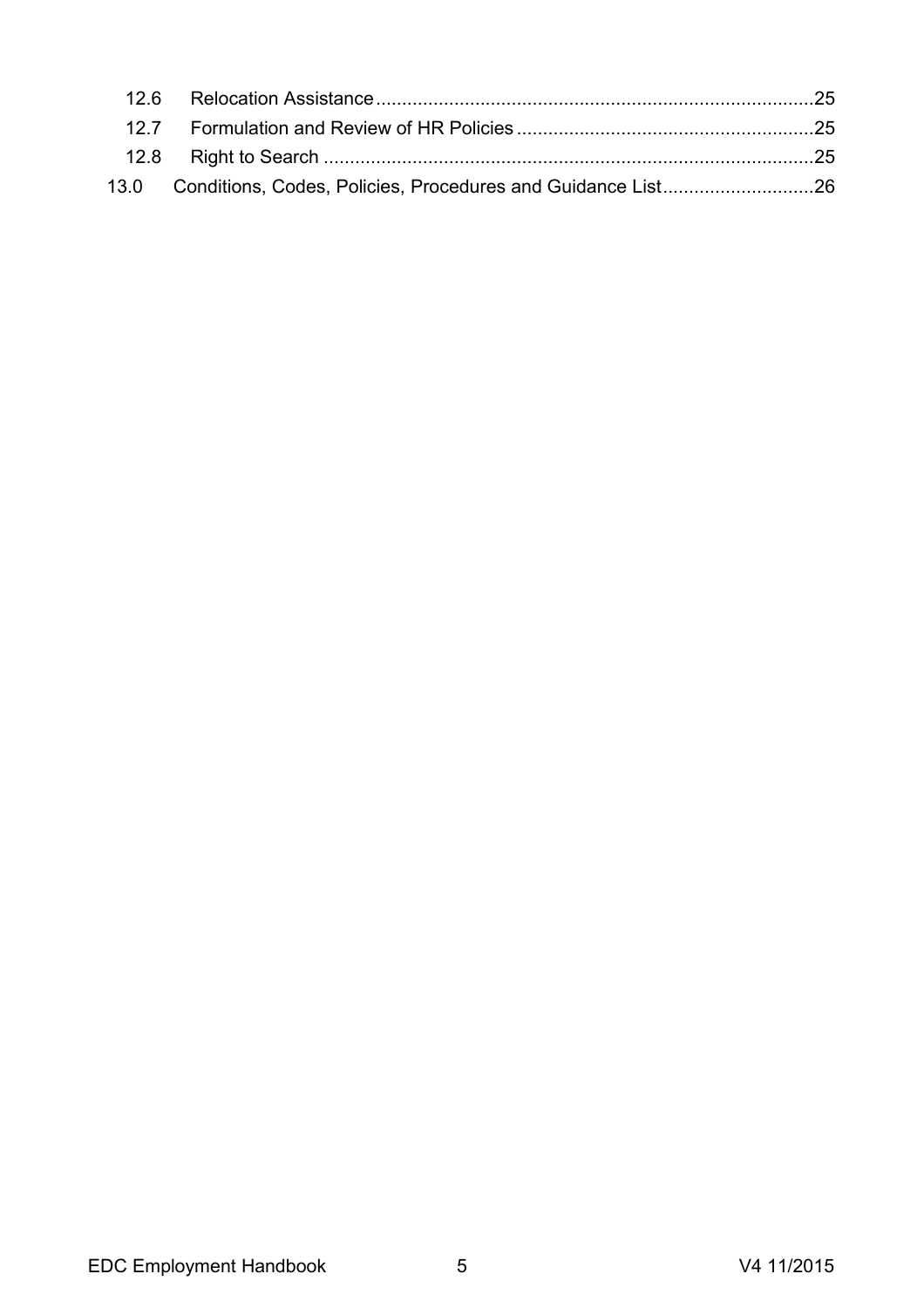# <span id="page-5-0"></span>**1.0 Eden District Council**

### <span id="page-5-1"></span>**1.1 Council Plan**

The Council has a Council Plan which is produced following consultation with the public and key stakeholders. It is monitored to ensure progress and updated to reflect the needs of residents and businesses within Eden. Further information is available on the Council website.

#### <span id="page-5-2"></span>**1.2 The Council and Committee Structure**

The Council discharges its functions through various Committees, the terms of reference for which are defined in the Council's Constitution. Further information in respect of the Council and its Committee Structure including Committee Portfolios is provided on the Council website. Details of Councillors can be found on the Council's website.

#### <span id="page-5-3"></span>**1.3 Organisational Structure**

Further information in respect of the Council's Organisational structure including departments and functions is provided on the Council website.

# <span id="page-5-4"></span>**2.0 Conditions of Service**

# <span id="page-5-5"></span>**2.1 National Joint Council (NJC)**

The NJC consists of Employer and Trade Union representatives. The function of the NJC is to negotiate collective agreements on pay and conditions of service for local authority employees. Such agreements are detailed in individual contracts of employment. Full details of national provisions can be found in the NJC Terms and Conditions of Employment 'Green Book'.

#### <span id="page-5-6"></span>**2.2 Contractual Terms of Employment**

Appointment to the Council is subject to national and local agreements negotiated via the NJC. The terms and conditions relating to an employee's appointment will be detailed in their contract of employment.

Where these matters are referred to in the Employment Handbook, the following symbol has been used to denote the fact that the section relates to a contractual term of employment -  $\Box$ 

#### <span id="page-5-7"></span>**2.3 Non-Contractual Terms of Employment**

The employment relationship is also governed by a number of non-contractual policies and procedures. Unless otherwise stated, all policies and procedures referred to in this handbook are non-contractual.

#### <span id="page-5-8"></span>**2.4 Probationary period**

Employees who are new to Eden District Council will serve a 26-week probationary period. During this time their suitability for the post will be assessed.

Where an employee is failing to meet the required standards in their role, the probationary period may be extended or notice may be served to terminate employment. Further information can be found in the Council's Pay and P

# <span id="page-5-9"></span>**2.5 Pension Provision**

Employees and workers are able to join the Local Government Pension Scheme (LGPS) and upon appointment all eligible employees will be automatically enrolled.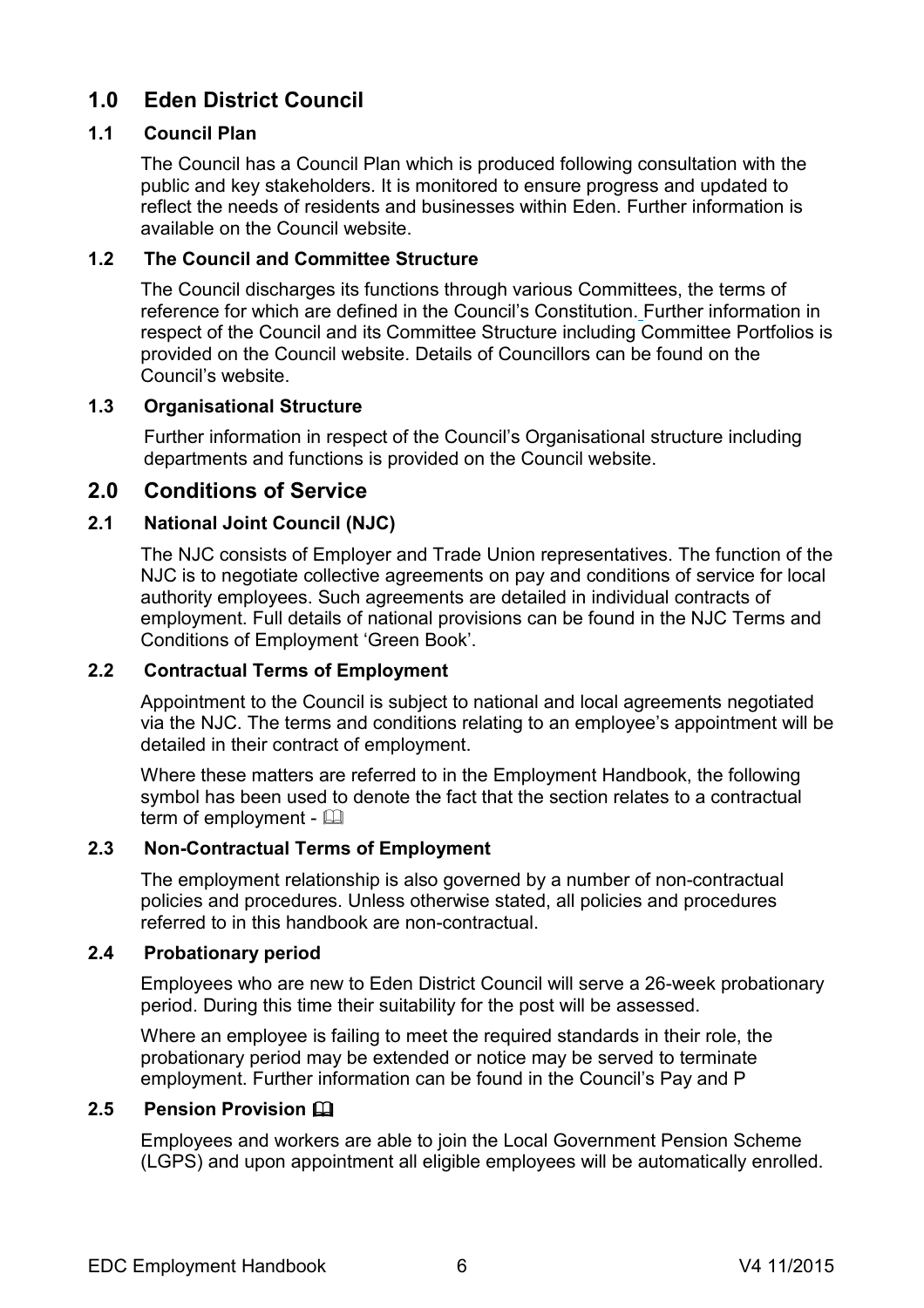Details relating to the LGPS can be found in both the contract of employment and the offer letter. The Council's approach to pension discretions is detailed in the Pay and Pensions Discretions Policy Statement.

#### <span id="page-6-0"></span>**2.6 Disclosure and Barring Scheme (DBS)**

If a post is subject to a DBS check this will be detailed in the advertisement and offer letter and any checks will form part of the Council's Recruitment and Selection Procedure. Further details can be found in the Council's Employment Screening Procedure.

#### <span id="page-6-1"></span>**2.7 Notice Period and Resignation**

Further details can be found in the individual contract of employment.

#### <span id="page-6-2"></span>**2.8 Continuous Service**

Any entitlement to continuous service, as a result of uninterrupted employment with an eligible authority, immediately prior to joining the Council, can be found in the individual contract of employment.

#### <span id="page-6-3"></span>**2.9 Permanent/Temporary Post Status**

Whether a post is permanent or temporary will be detailed in the individual contract of employment.

#### <span id="page-6-4"></span>**2.10 Politically Restricted Posts**

If an employee's post is considered to be politically restricted this will be detailed in the offer letter. Further details can be found in the Politically Restricted Posts Information.

#### <span id="page-6-5"></span>**2.11 Redundancy, Early and Flexible Retirement**

Eligibility in respect of the above is detailed in the Councils Management of Change policy. The Council's approach to pension discretions is detailed in the Pay and Pensions Discretions Policy Statement. Voluntary Redundancy is detailed within the Benefits and Facilities section of this handbook.

#### <span id="page-6-6"></span>**2.12 Equality, Diversity and Equal Opportunities**

The Council is committed to being an equal opportunity employer and is determined to ensure that no applicant or employee receives less favourable treatment. Further details can be found in the Councils Equal Opportunities in Employment Policy.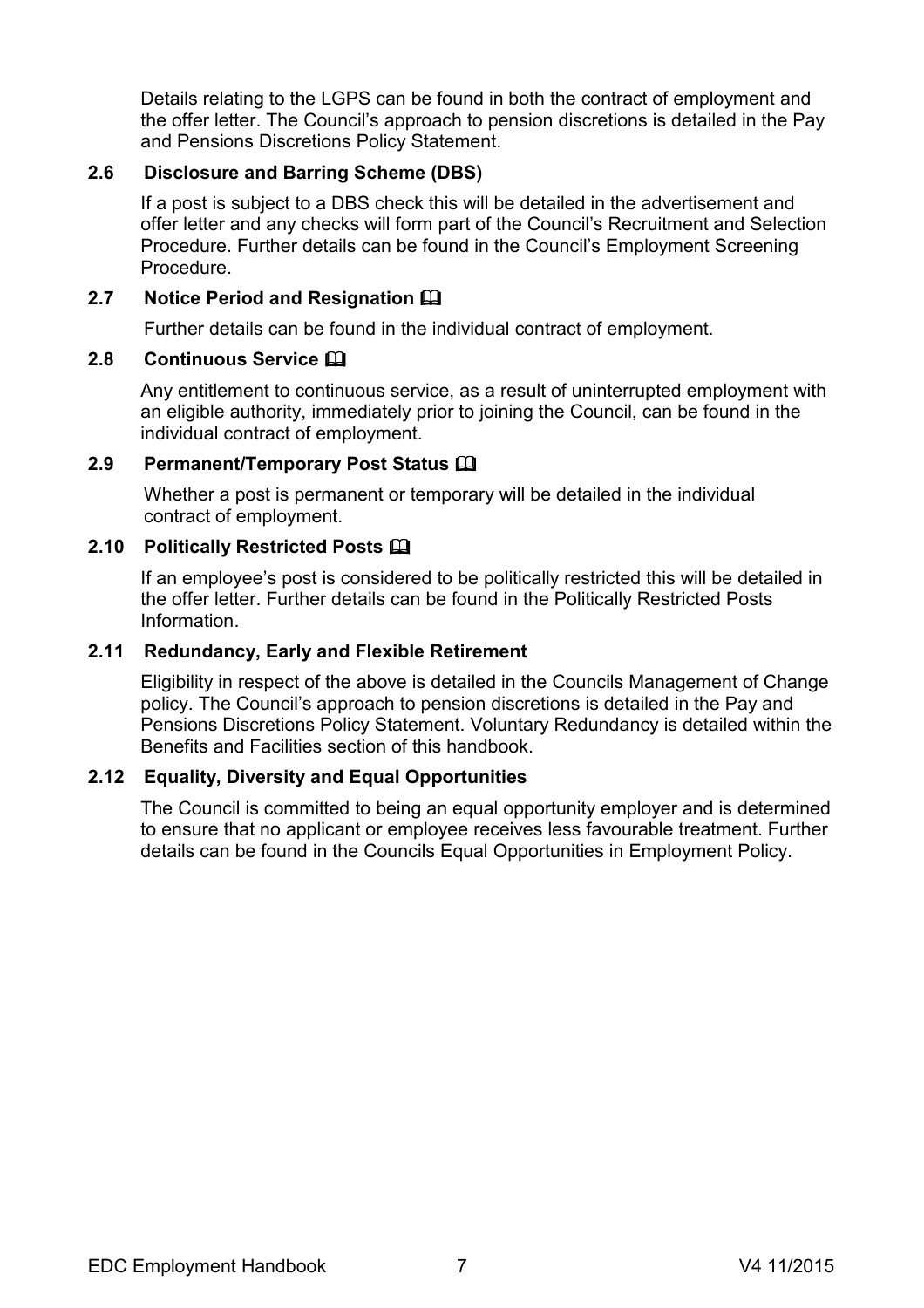# <span id="page-7-0"></span>**3.0 Pay Provisions**

#### <span id="page-7-1"></span>**3.1 Pay and Increments**

Full details of the Council's pay structure can be found in the Council's Pay and Pensions Discretions Policy Statement. The pay structure is subject to local rules and terms and conditions of service as negotiated with the Trade Union.

#### <span id="page-7-2"></span>**3.2 Method, date and frequency of payment**

The method, date and frequency of payment is detailed in individual contracts of employment.

#### <span id="page-7-3"></span>**3.3 Job Evaluation**

Employees pay is subject to the Local Government Single Status Job Evaluation scheme. Further details can be found in the Council's Pay and Pensions Discretions Policy Statement. and the Job Evaluation Guidance document.

#### <span id="page-7-4"></span>**3.4 'Acting Up' positions**

When a post is vacant employees may, occasionally be asked to 'act up'. 'Acting up' involves an employee undertaking some or all of the duties of a higher graded vacant post. Further information is detailed in the Council's Honoraria and Acting up Procedure and the Pay and Pensions Discretions Policy Statement.

#### <span id="page-7-5"></span>**3.5 Honoraria**

Honoraria payments are payments in addition to an employee's usual salary. Further details can be found in the Honoraria and Acting up Procedure and the Pay and Pensions Discretions Policy Statement.

#### <span id="page-7-6"></span>**3.6 Part-time and Job Share Arrangements**

All pay arrangements for part-time staff are calculated on a 'pro rata' basis in accordance with the hours worked. Individual contracts of employment contain further details.

#### <span id="page-7-7"></span>**3.7 Additional Allowances**

The Pay and Pensions Discretions Policy Statement details the circumstances in which additional remuneration/allowances are payable. These include, but are not limited to; overtime, car usage, telephone and out of hour's emergency cover. There may be circumstances where local arrangements are in place and line managers will provide this information.

#### <span id="page-7-8"></span>**3.8 Statutory and Occupational Sick Pay**

Details relating to occupational and statutory sick pay are detailed in individual contracts of employment and further information can be found in the 'Benefits and Facilities' section of this handbook.

#### <span id="page-7-9"></span>**3.9 Market Forces**

In the event of recruitment or retention difficulties the Council will consider the need to apply a Market Factor supplement to certain posts. Market Factor supplements are not contractual, will be regularly reviewed and may be removed subject to notice. Further details are available in the Market Factor Supplement Scheme.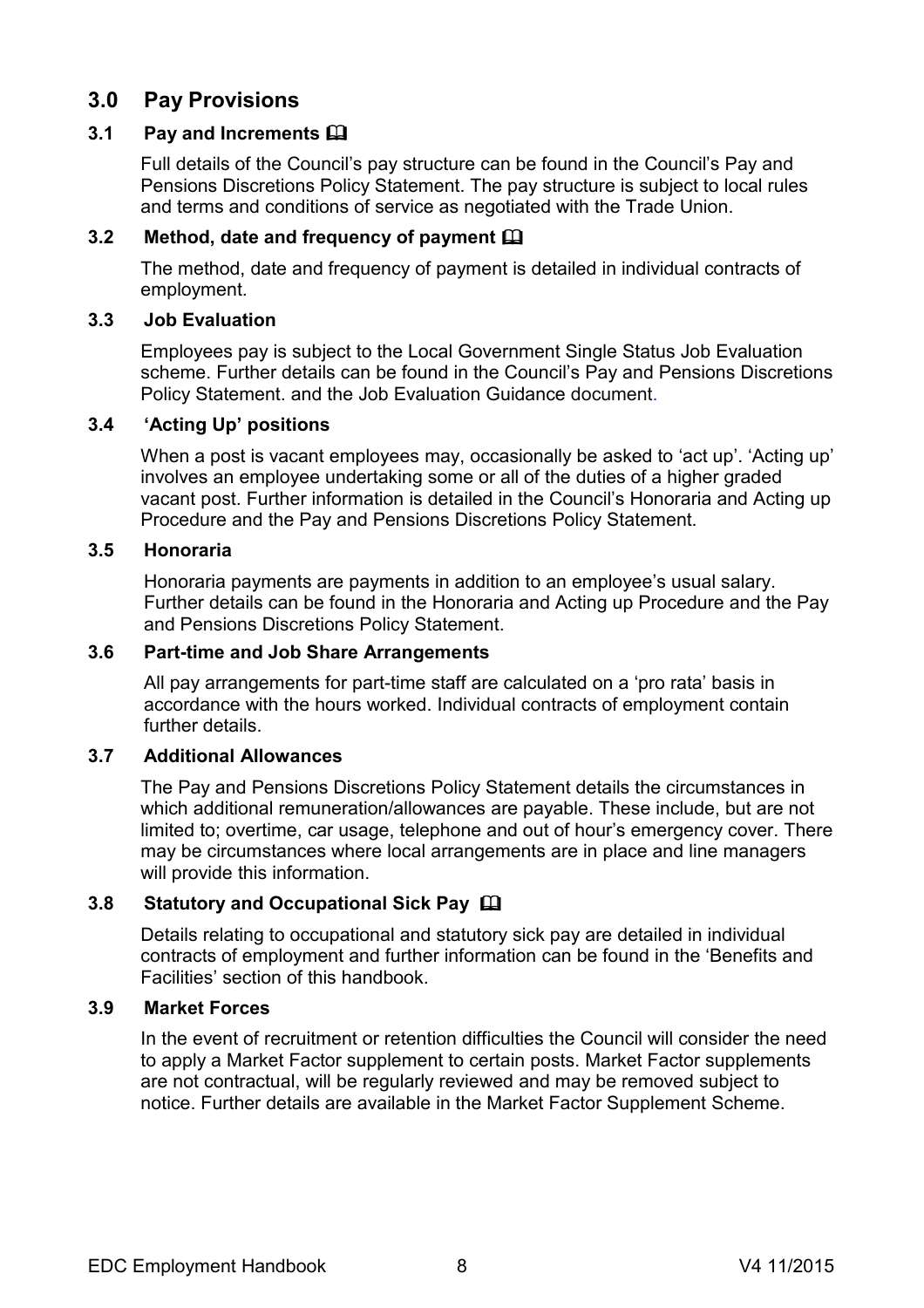# <span id="page-8-0"></span>**4.0 Working Hours, Leave and Other Absence**

# <span id="page-8-1"></span>**4.1 Working Hours**

Working hours are subject to local and national conditions of service. Full time employees are required to work 37 hours per week over 5 days, Monday to Friday.

The Council's offices are open to the public as follows:

Mon to Thursday 08:45 - 17:15 Friday 08:45 - 16:45

Working hours applicable to posts are detailed in individual contracts of employment with start and end times being determined by each department.

A working week must not exceed 48 hours (averaged over a 17 week reference period). Further details can be found in the Flexi-Time Scheme.

# <span id="page-8-2"></span>**4.2 Annual Leave including Bank/Public Holidays**

Annual leave entitlement is subject to local and national conditions of service and each employee's entitlement is detailed in the individual contract of employment.

Employees minimum leave entitlement varies according to the level of continuous service. The entitlements for full time employees are as follows:

| <b>Period of Continuous</b><br>Service | $0 - 4$ years | $5 - 9$ years | $10+$ years |
|----------------------------------------|---------------|---------------|-------------|
| Annual Entitlement (days)   22         |               | 26            | 29          |

In addition, there is also an entitlement to 2 extra statutory days per annum and a discretionary local day, which is generally applied at Christmas if the relevant place of work is closed.

For part time employees there will be a pro rata entitlement based on working hours for both leave and bank/public holidays and any extra statutory or discretionary days.

The leave year is 1 April to 31 March. Where employment starts or ends part way through a leave year a proportionate entitlement will be calculated.

It is the responsibility of each employee to manage their annual leave and to maintain accurate records of their annual leave and flexi-time leave. Failure to do so could result in disciplinary action. Employees are advised to retain their annual leave records for a period of 3 years in case they are needed for further reference.

Holiday entitlement will not be brought/carried forward from one authority to another. Any proportionate leave entitlement should be taken prior to leaving Eden District Council; only in exceptional circumstances will the value of un-taken leave be credited to the final salary. Where more leave has been taken than the proportionate entitlement, a deduction will be made from the final salary.

# <span id="page-8-3"></span>**4.3 Sickness Leave**

Details relating to sickness leave and pay are detailed in national agreements on conditions of service and the 'Benefits and Facilities' section of this handbook.

# <span id="page-8-4"></span>**4.4 Medical Appointment and Medical Screening**

Employees attending hospital appointments must inform their Section Head of the appointment and will be credited for the time they are away from the office. These appointments must be supported by relevant documentation for antenatal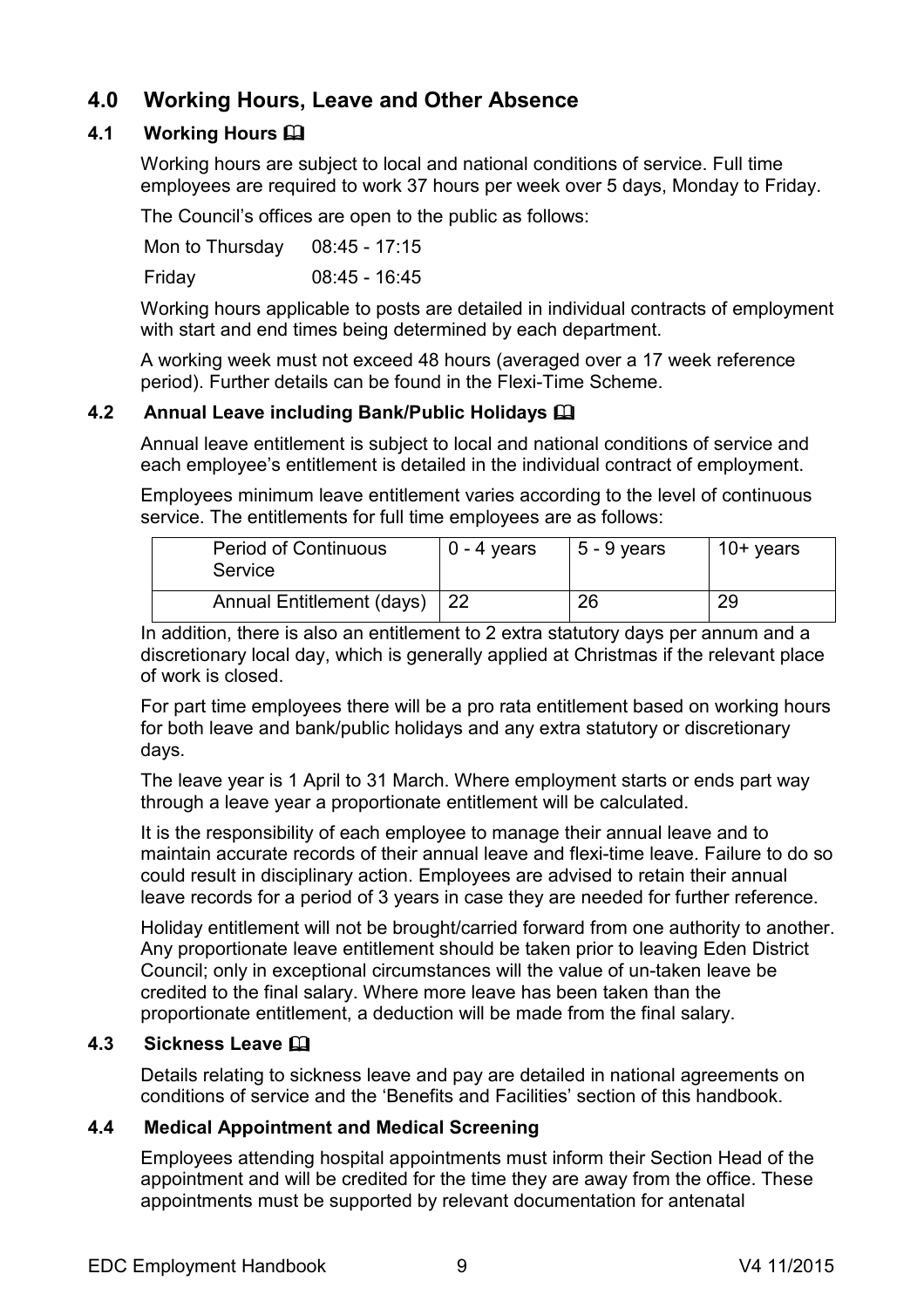appointments and for hospital appointments a medical certificate or letter confirming that the treatment is a medical need and is required.

#### <span id="page-9-0"></span>**4.5 Maternity/Paternity/Adoption/Parental Leave**

Full details regarding the pay and benefits applicable for maternity, paternity adoption and parental leave can be found in the following policy and individual procedures:

Maternity, Paternity, Adoption, Parental and Shared Parental Leave Policy

Maternity Procedure

Paternity (for Births) Procedure

Paternity (for Adoption) Procedure

Adoption Procedure

Parental Leave Procedure

Shared Parental Leave Procedure

The above procedures reflect the related national conditions.

#### <span id="page-9-1"></span>**4.6 Time off for IVF Treatment**

Although there is no right to paid or unpaid time off for IVF treatment, as a supportive employer, the Council will consider requests for time off for IVF treatment on a case by case basis. Chief Officers will have discretion to approve up to 5 days' paid leave for such purposes. Further guidance can be obtained from the HR team.

#### <span id="page-9-2"></span>**4.7 Time off for Fostering**

The Council recognises the national challenges around fostering and wishes to support employees who may already be foster carers or who are considering taking the step into foster care by being a 'foster friendly' employer. The Council will consider requests for up to 5 days paid leave (pro rata for part-time employees) from employees to support training, attend meetings and for settling in periods. Where a couple are applying to become foster carers and both are employees of the Council, the leave entitlement will apply to each partner. Employees wishing to apply for this leave should submit their request in writing to their Chief Officer together with written evidence to show they are already approved or actively applying to become foster carers. The Council is also committed to supporting an employee's work life balance by offering a Flexi-Time scheme to the majority of its staff. Full details of the scheme can be found in the Flexi-Time guidance document and inclusion in the scheme is subject to approval by an employee's line manager.

#### <span id="page-9-3"></span>**4.8 Authorised/Unauthorised Leave**

Eden District Council has a number of policies, procedures and guidance which must be followed whenever an employee has a need to be absent from the workplace. Use of such documents will ensure that any period of absence is dealt with correctly and is authorised.

Failure to follow the details of the relevant policy, procedure or guidance documents may render any absence unauthorised which may initiate disciplinary proceedings.

#### <span id="page-9-4"></span>**4.9 Compassionate Leave – Death of a Close Relative**

Up to 5 days leave with pay or the equivalent of one week's contracted hours (if part-time) are available to an employee to deal with the death of a close family member, subject to Chief Officer approval. Chief Officers also have discretion to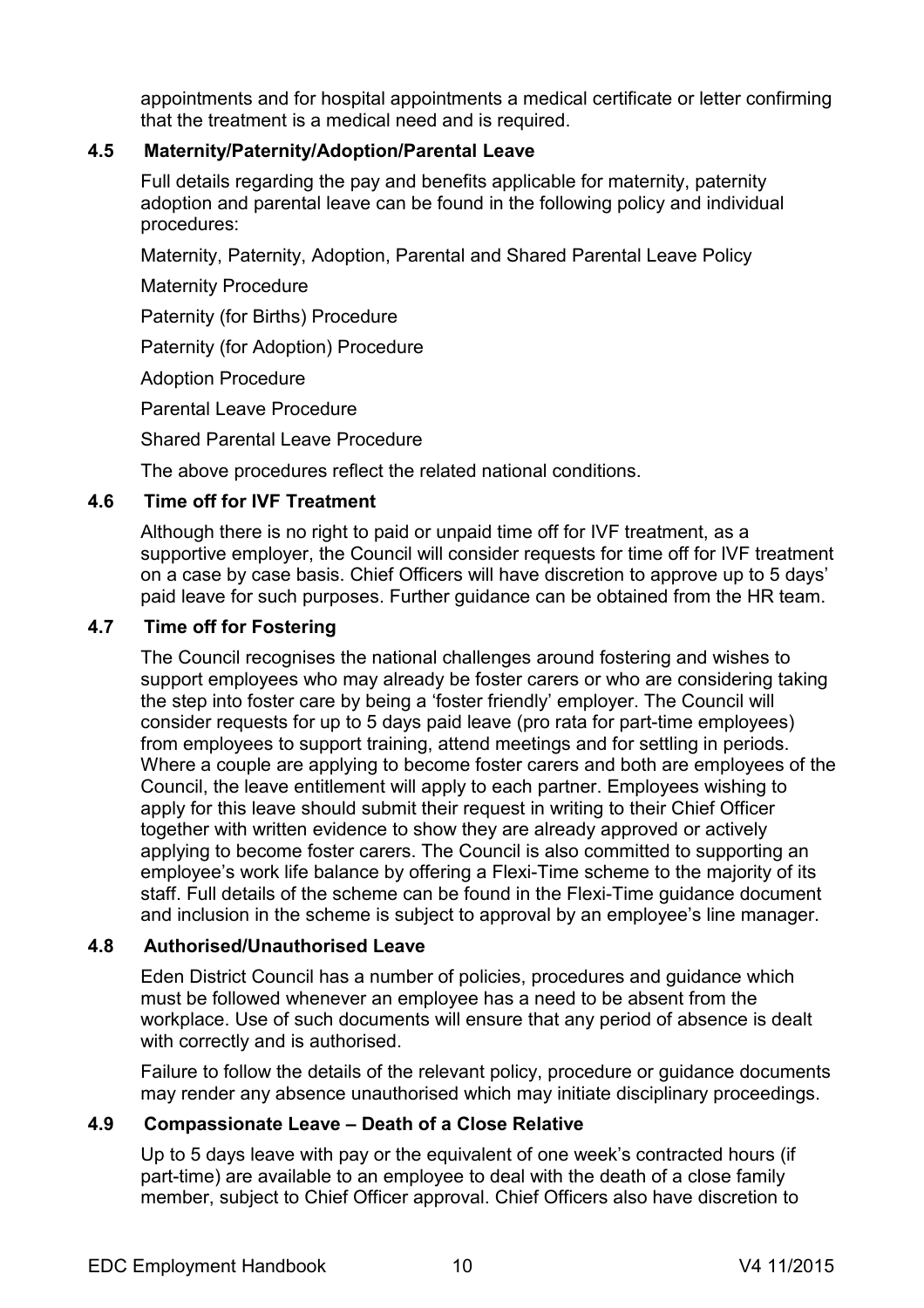extend this in exceptional circumstances. Close family members are classed as spouse, partner, parent (including in-laws), child, sibling, grand-parent, grand-child or someone who depends on the employee for care. The Council recognises that some individuals have a close relationship with an individual with whom they do not have a family bond and Chief Officers have discretion to approve compassionate leave for such relationships. An employee wishing to receive paid leave for this purpose should initially consider using annual leave or flexi.

#### <span id="page-10-0"></span>**4.10 Compassionate Leave – Sickness of a Close Relative**

Up to 5 days leave with pay or the equivalent of one week's contracted hours (if part-time) are available to an employee in cases of sickness of a close relative where the attendance of the employee is essential or justifiable on grounds of compassion, subject to Chief Officer approval. Close relatives are classed as spouse, partner, parent (including in-laws), child, sibling, grand-parent, grand-child or someone who depends on the employee for care. The Council recognises that some individuals have a close relationship with an individual with whom they do not have a family bond and Chief Officers have discretion to approve compassionate leave for such relationships. An employee wishing to receive paid leave for this purpose should initially consider using annual leave or flexi.

#### <span id="page-10-1"></span>**4.11 Time Off For Dependents**

All employees have the right to time off during working hours for dependants, this time off is intended to deal with unforeseen matters and emergencies.

A dependant could be a spouse, partner, child parent, or someone who depends on an employee for care, for example an elderly neighbour.

The leave can be taken for example:

- to deal with a breakdown in childcare
- to put longer term care in place for children or elderly relatives
- if a dependant fall ill or is taken into hospital
- to arrange or attend a funeral.

An employee wishing to receive paid leave for this purpose should initially consider using annual leave or flexi. Whilst there is no legal right to pay for this type of leave, Chief Officers have the discretion to approve up to 5 days' paid leave per year. Requests for a period of paid leave which exceeds 5 days would be considered by the Head of Paid Service.

#### <span id="page-10-2"></span>**4.12 Leave to Attend TU Conferences etc. and to Lecture**

A maximum of 12 day's paid leave in any one year may be granted by a Chief Officer to:

- Officers attending conferences, courses or meetings organised by a recognised negotiating body;
- Officers invited to lecture in their professional capacity.

#### <span id="page-10-3"></span>**4.13 Leave for Public Duties**

Paid leave will be granted, subject to Chief Officer approval, to employees in order to undertake the following public duties:

- a magistrate (also known as a justice of the peace);
- a local councillor;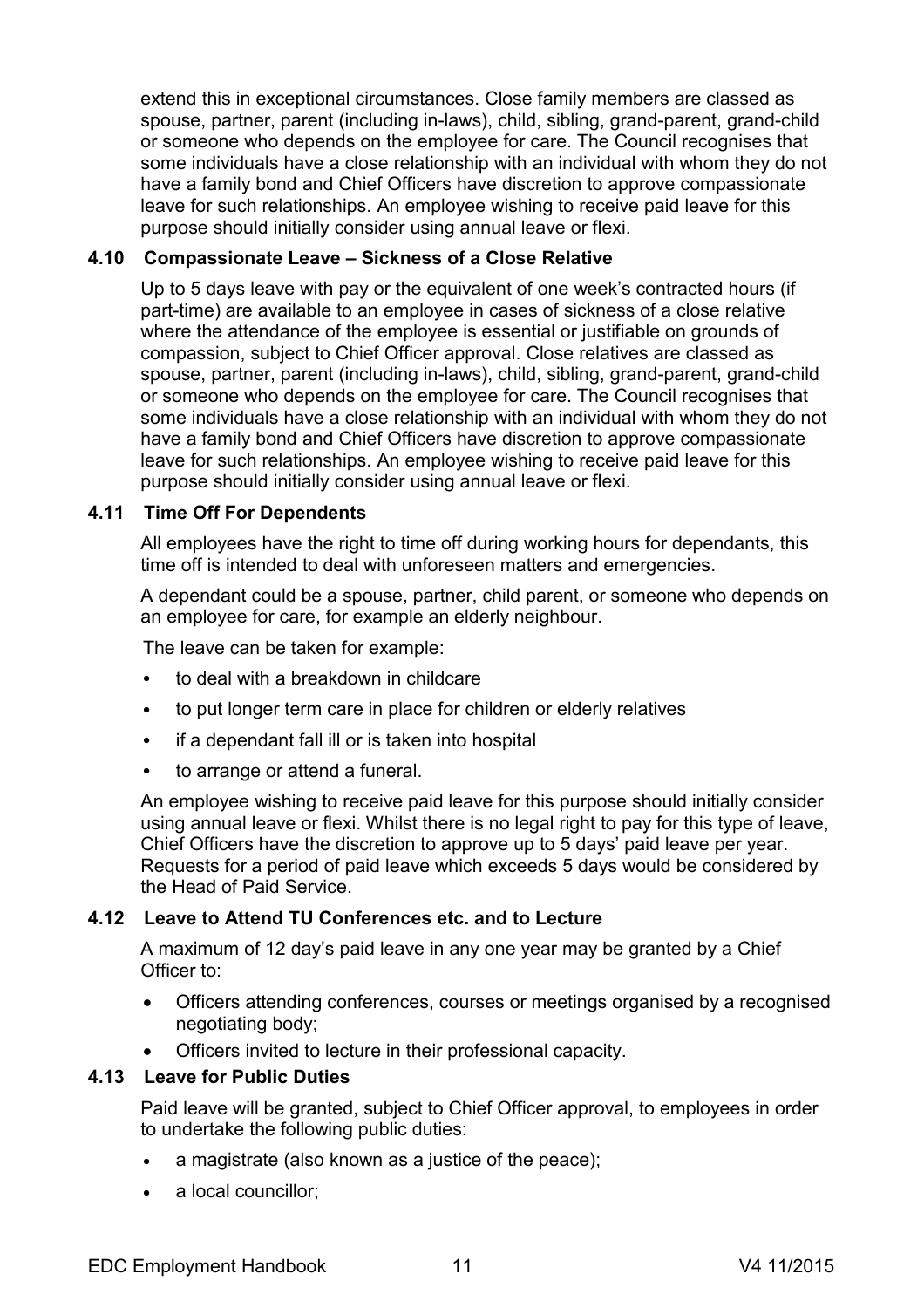- a school governor;
- a member of any statutory tribunal (e.g. an employment tribunal);
- a member of the managing or governing body of an educational establishment;
- a member of a health authority;
- a member of a school council or board in Scotland;
- a member of the General Teaching Councils for England and Wales;
- a member of the Environment Agency or the Scottish Environment Protection agency;
- a member of the prison independent monitoring boards (England or Wales) or a member of the prison visiting committees (Scotland);
- a member of Scottish Water or a Water Customer Consultation Panel;
- a trade union member (for trade union duties).

Paid leave will also be granted, subject to Chief Officer approval, to employees who assist with parliamentary or other elections and employees who are elected to serve on joint negotiating bodies.

Leave will usually be limited to 10 working days/74 hours in any one year (pro-rata for part-time employees). On request, Chief Officers will have discretion to approve an additional 5 working days in any one year.

#### <span id="page-11-0"></span>**4.14 Jury Service**

Jury service is a public duty; jurors usually try more serious criminal cases such as murder, assault, burglary or fraud. Unless someone is disqualified, has the right to be excused or has a valid reason for discretionary excusal then they must serve. All jurors are selected at random by computer from the electoral register. Everyone on the electoral register from the ages of 18 to 70 may be selected even if they are not eligible to serve on a Jury. Some people never get called; others get called more than once.

Jury service is on average ten working days, but may be longer or shorter depending on the case the juror is on. Employees should tell their line manager as soon as possible that they have been summoned, and the dates on which they have been called to serve on a jury.

Anyone can apply for deferral of jury service, and depending on the post that the employee holds and the workloads within that, the Council may wish to apply for a deferral e.g. for an employee in Finance who has been called to serve at a time which coincides with the financial year end.

Paid leave will be granted for jury service; however employees are requested to make a claim to the Courts for loss of earnings, and to pay the allowance back to the Council.

Whilst serving on a jury, if an employee is not needed at court they should return to work unless something different has been agreed with their line manager beforehand.

#### **4.15 Attendance at Court**

Where an employee is summoned to attend Court as a technical witness on behalf of the Council, this will be classed as normal working time.

An employee giving evidence under other circumstances, or litigating on his or her own behalf, would normally be expected to use flexi or annual leave. Alternatively, at the discretion of the employee's Chief Officer, unpaid leave may be granted.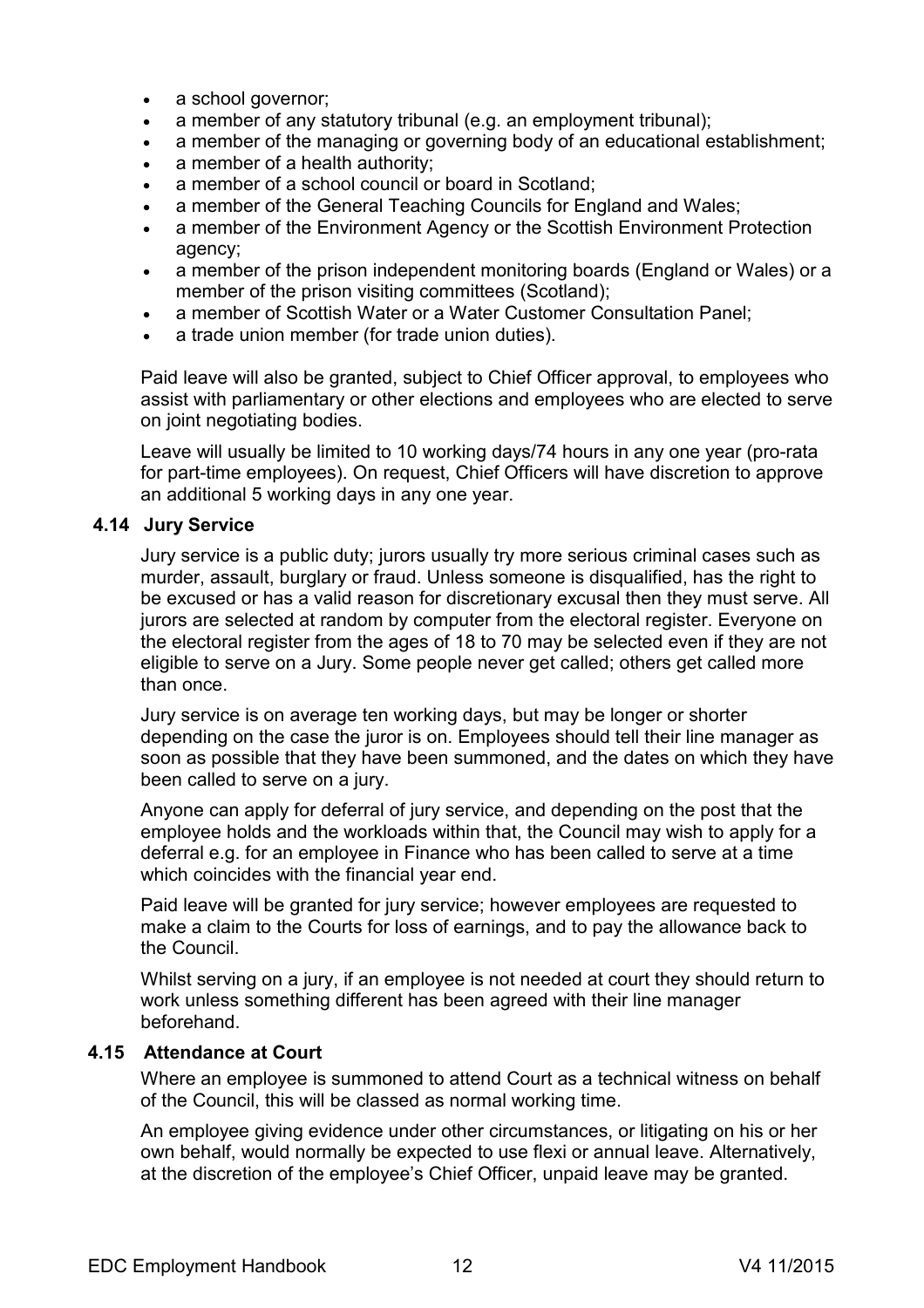#### <span id="page-12-0"></span>**4.16 Union and Staff Representative Duties**

Union representatives who represent Unison, the union recognised by the Council, are entitled to reasonable paid time off to carry out union duties.

Employees who are appointed to non-union staff representative positions will also be entitled to reasonable paid time off to carry out union duties.

#### <span id="page-12-1"></span>**4.17 Reserve Forces**

Each leave year, reservists will be given ten days' paid leave to help them to meet their commitments to the reserve forces. More details can be found in the Reserve Forces Procedure.

#### <span id="page-12-2"></span>**4.18 Unpaid Leave**

There is no contractual right to unpaid leave, however, up to one month's unpaid leave may be granted, by a Chief Officer, in exceptional circumstances, taking into account an employee's annual leave entitlement and leave already taken in the leave year.

#### <span id="page-12-3"></span>**4.19 Time Off for Interviews**

Employees will be allowed time off with pay on a maximum of two occasions per year, in order to attend for interview within the Local Government Service.

The above condition does not apply to employees in a redundancy situation; where reasonable time off with pay will be granted in order to seek employment or arrange training outside the Council.

#### <span id="page-12-4"></span>**4.20 Flexi Time**

Details of flex time allowances and who is eligible can be found in the Flexi Time Scheme.

#### <span id="page-12-5"></span>**4.21 Study Leave**

Employees who have successful apply for study support through the Council's Qualifications Study Scheme will be eligible to time off for studying and for examinations. Full details can be found in the scheme document.

#### <span id="page-12-6"></span>**4.22 Absence due to Adverse Weather**

The arrangements for employees who are unable to attend work during core time due to severe weather conditions are detailed in the Council's Flexi Time Scheme.

# <span id="page-12-7"></span>**5.0 Learning and Development**

#### <span id="page-12-8"></span>**5.1 General Statement**

Eden District Council recognises the importance of ongoing learning and development and has various policies and procedures to support employees in this respect. As a minimum the Council will support all employees to achieve a minimum NVQ Level 2 qualification. The Council has a Learning Champion to assist employees in pursuing appropriate opportunities.

#### <span id="page-12-9"></span>**5.2 Appraisal**

Details of the Appraisal Scheme are provided during the induction process. Further information can be found on the intranet and in the Learning and Development Policy.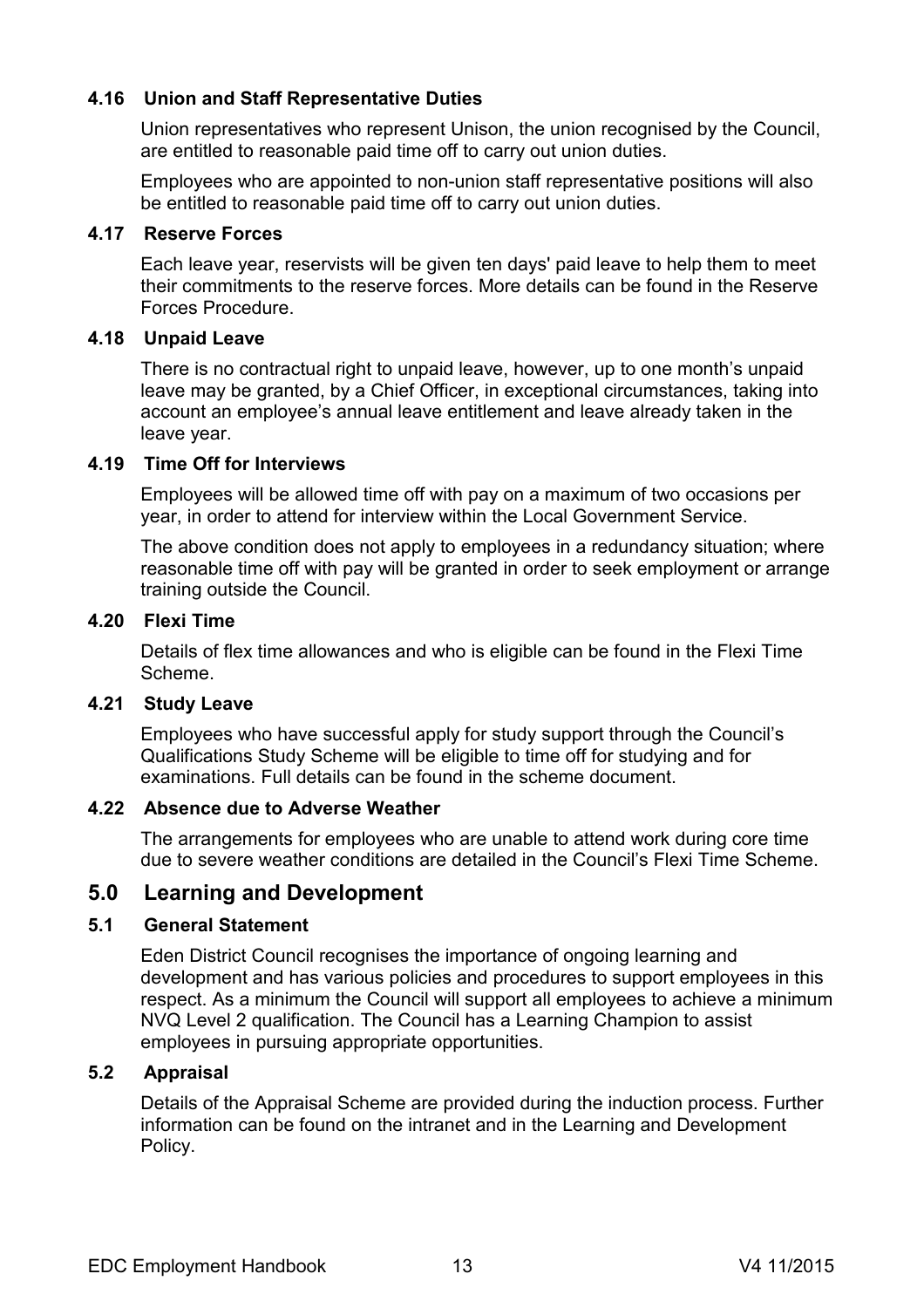### <span id="page-13-0"></span>**5.3 Study Support**

Details of the support available can be found in the Council's Qualifications Study Scheme. Support is subject to a two year continuous employment period after achievement of the qualification to negate cost to the employee and ensure an adequate return on investment for the Council.

#### <span id="page-13-1"></span>**5.4 Professional Fees**

The Council will reimburse professional fees only for posts where there is a statutory requirement to be a member of the relevant professional body e.g. legal.

#### <span id="page-13-2"></span>**5.5 Time off for Training**

All employees have the right to request time off for training. The Council will follow the process as defined by ACAS when considering any such request.

# <span id="page-13-3"></span>**6.0 Performance and Conduct**

#### <span id="page-13-4"></span>**6.1 Expected behaviour**

The Council expects employees to treat each other and all customers in a nondiscriminatory manner and with dignity, respect, equality and fairness at all times; whether inside or outside of the work place and whether within or without normal working hours. Inappropriate behaviour at any time could have serious consequences for the Council, not least in respect of reputation and public confidence. Examples of expected behaviour include but are not limited to:

- **Politeness**
- **E** Courtesy
- **-** Honesty
- Integrity
- **I** Impartiality
- **Following reasonable management instructions**
- **Appropriate confidentiality**
- Excellent Customer Service

All contracts are subject to the Council's Code of Conduct and the National Joint Council Conditions of Service.

#### <span id="page-13-5"></span>**6.2 Conduct**

All employees are expected to achieve and maintain acceptable standards of conduct. Employees have a contractual right to access a disciplinary procedure. Where there is a breach of the Councils rules and/or standards the Council's Disciplinary Policy and Procedure will apply. This policy and procedure is noncontractual.

#### <span id="page-13-6"></span>**6.3 Capability**

As a minimum requirement all employees are expected to perform their roles in line with their role profiles. Where performance drops below the required standard or where employees are undertaking a role as a development opportunity, support will be given to improve the employee's overall standard of capability. Further details are contained within the Capability Policy and Procedure.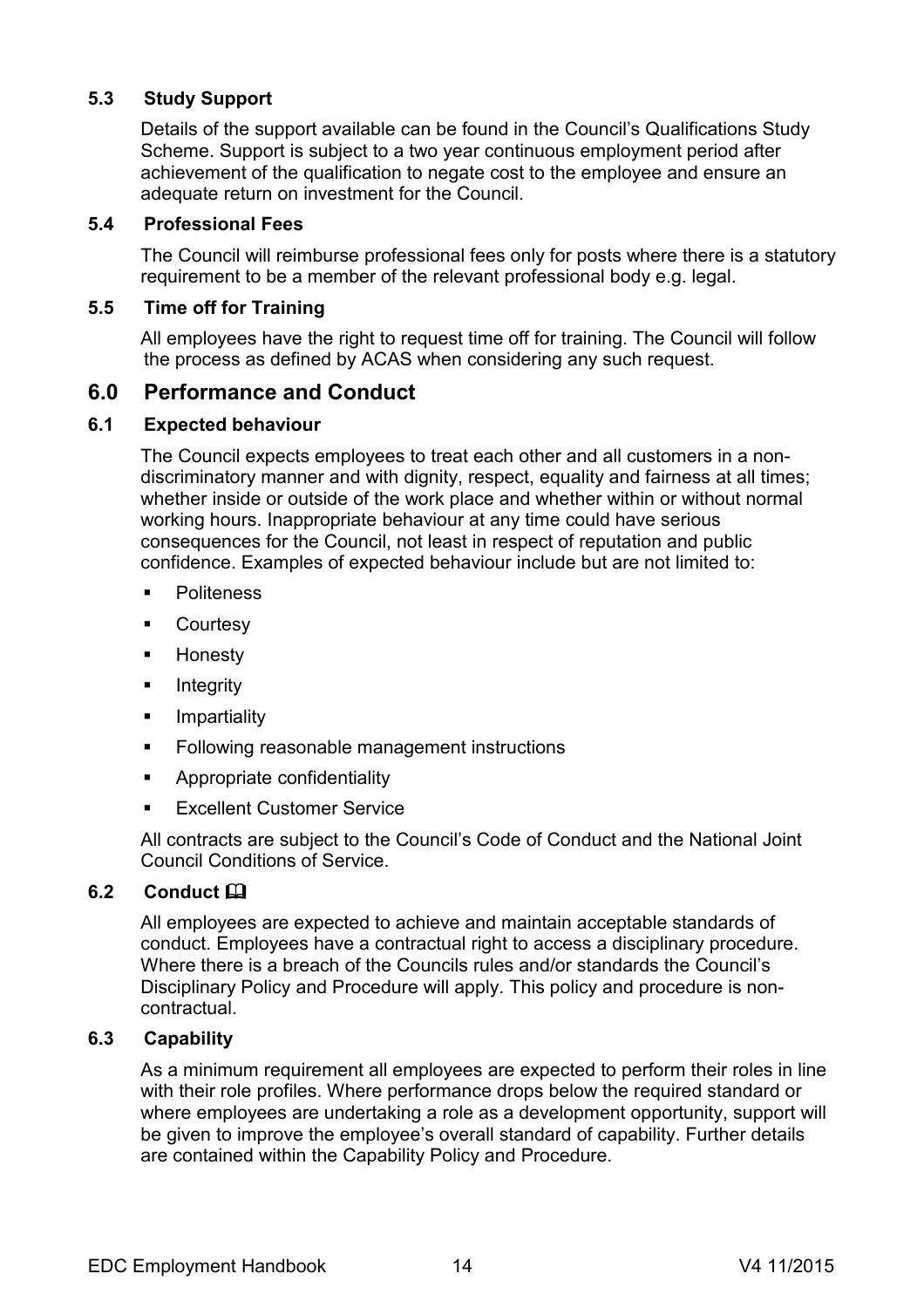#### <span id="page-14-0"></span>**6.4 Grievances**

Eden District Council strives to promote harmonious working relationships but it understands that on occasion an employee may wish to submit a grievance in order to try and resolve an employment issue. Employees have a contractual right to access a disciplinary procedure. Grievances will be dealt with per the Grievance Policy and Procedure, which is non-contractual.

#### <span id="page-14-1"></span>**6.5 Fair Treatment**

The Council will not tolerate bullying and harassment in any form and will apply the Fair Treatment at Work Policy and Procedure in such instances.

#### <span id="page-14-2"></span>**6.6 Confidential Reporting (Whistleblowing)**

The Council has a Confidential Reporting Code to encourage employees to report concerns about wrongdoing in respect of any illegal, immoral, irregular, dangerous or unethical activity under the Council's control. The Council encourages internal reporting with a view to correcting the situation prior to an employee feeling compelled to make a protected disclosure.

#### <span id="page-14-3"></span>**6.7 Accounting and Audit Rules**

The Council is required to operate its financial affairs with openness, probity and accountability and the Accounting and Audit Rules and the Procurement Rules provide information to ensure it complies with statutory requirements and complies with its governance arrangements. All employees are required to familiarise themselves with these rules to ensure correct adherence in relation to financial matters.

#### <span id="page-14-4"></span>**6.8 Dress and Appearance at Work**

Employees are expected to wear appropriate professional dress to carry out their work. Queries regarding this should be raised with an employee's line manager in the first instance, who will provide the relevant guidance.

#### <span id="page-14-5"></span>**6.9 Security of Council Property**

Security is of paramount importance to the Council and any breach or threatened breach must be reported by an employee to his/her line manager without delay. Any loss of access cards and/or keys must be reported promptly, even if the employee is confident they will turn up at a later date.

Employees are expected to treat their workplace and any equipment provided to them by the Council (e.g. laptops, telephones, uniform etc.) in a respectful way. The security of Council buildings should be observed, and extra care should be taken to ensure the security of Council property which is taken off-site.

Upon leaving the Council's employment or at any time (whether during employment with the Council or after employment has been terminated) when so requested by the Council, an employee will deliver up all equipment, materials, clothing, books, accounts, record cards, papers, letters, promotional literature, samples, software and data, telephone & IT equipment and notes which may be in their possession or under your control, which refer to or are connected with business of the Council.

#### <span id="page-14-6"></span>**6.10 Phone Use**

Whilst the Council does not object to employees making (with prior permission) and receiving short local personal calls at work, this must be kept to a minimum and must not be to the detriment of normal service.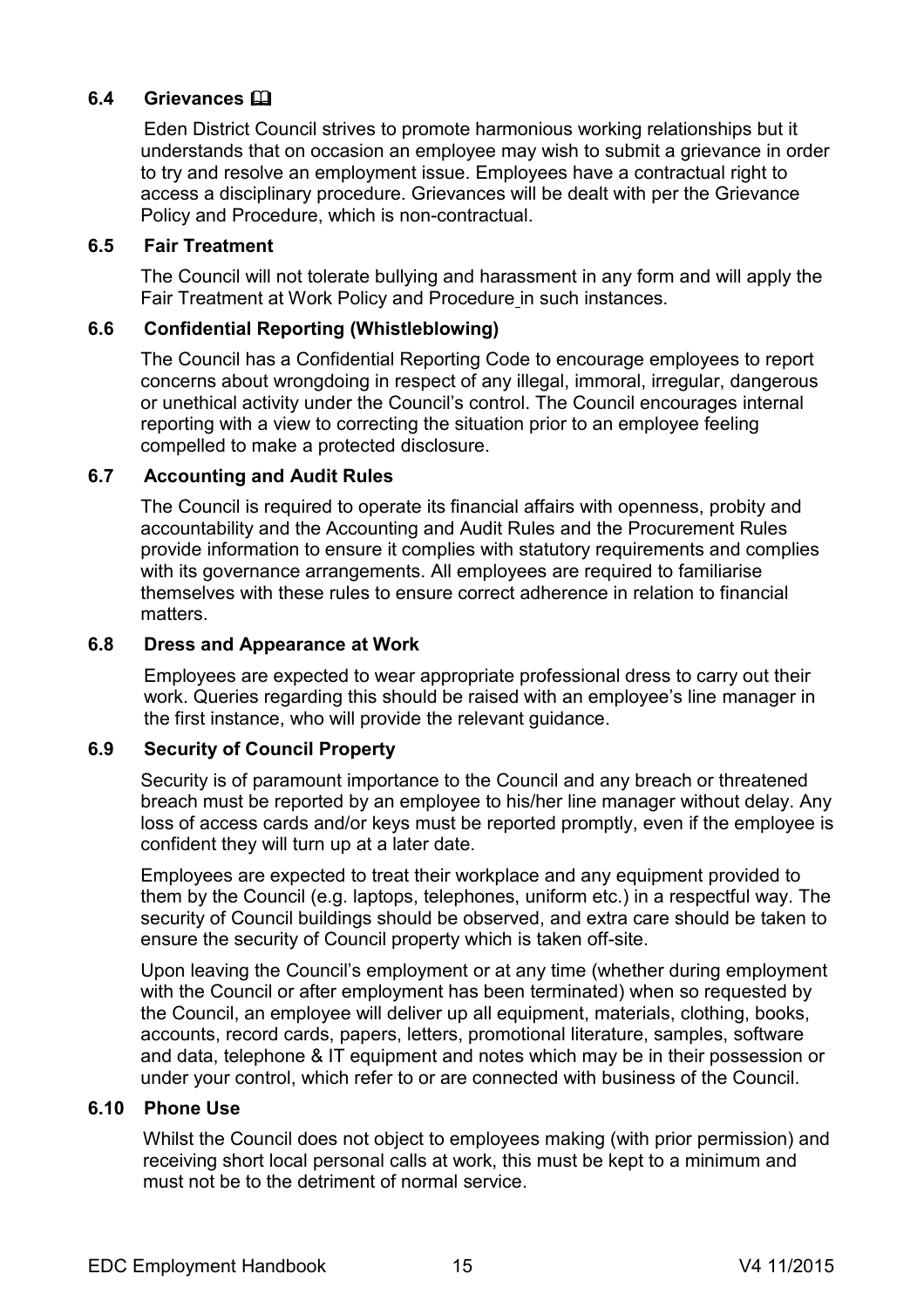Whilst the Council will tolerate the use of employees' own mobile phones for essential personal calls during normal working hours, excessive use for personal calls is prohibited. Also prohibited are lengthy calls, casual chats, text messaging, e-mailing, web browsing and the taking of video and/or still images (if your phone is so enabled). An employee's mobile phone should be set to a silent ring during normal working hours. If an employee wishes to use their mobile phone, they should do so outside their normal working hours e.g. at break times.

Employees are required to maintain high, professional and ethical standards. In order to ensure standards are maintained, the use of the Council's telephone facilities may be monitored and the Council is permitted to record your incoming and outgoing telephone calls made on Council equipment and to use video or closed circuit television for surveillance purposes.

Unauthorised or inappropriate use will result in disciplinary action.

Where an employee is issued with a communication device by the Council, personal use is permitted on the following basis:

- The employee must ensure their colleagues are aware of their mobile telephone number;
- The telephone number will also be included in the Council's contact list, and used as required e.g. in relation to the emergency plan;
- The employee must reimburse the Council for the cost of any personal usage of the device.

### <span id="page-15-0"></span>**6.11 IT, Internet and Email Use**

Employees must ensure that their use of IT and other electronic equipment whether their own property or that of the employer, does not compromise the Council in any way or amount to any act which causes the employee to breach any other Council policies and procedures. Such use applies both inside and outside the workplace. The Council requires all employees to accept its Information Security Policy and ICT Acceptable Use Policy in writing, prior to use.

Computers are provided to employees to undertake business-related activities only. Employees who are discovered to be unreasonably using the Council's computers for personal and private purposes will be dealt with under the Disciplinary Procedure.

Employees are required to maintain high, professional and ethical standards. In order to ensure standards are maintained, the use of the Council's internet/e-mail facilities may be monitored and the Council is permitted to read, copy, record and download your incoming and outgoing mail and e-mails on Council equipment and to use video or closed circuit television for surveillance purposes.

Vandalism of, or otherwise intentionally interfering with, the Council's computers/networks constitutes a gross misconduct offence and could render the employee liable to summary dismissal.

#### <span id="page-15-1"></span>**6.12 Fraud, Theft, Bribery and Corruption**

Employees should not accept any gifts or hospitality from any customer, supplier or other person, which has a value of over £10 without first seeking permission from their Chief Officer. A prospective recipient of any gift or hospitality should consider why the offer is made and whether it is intended to influence a decision. Reasonable and proportionate hospitality and gifts may be acceptable and accepted with the permission of a Chief Officer.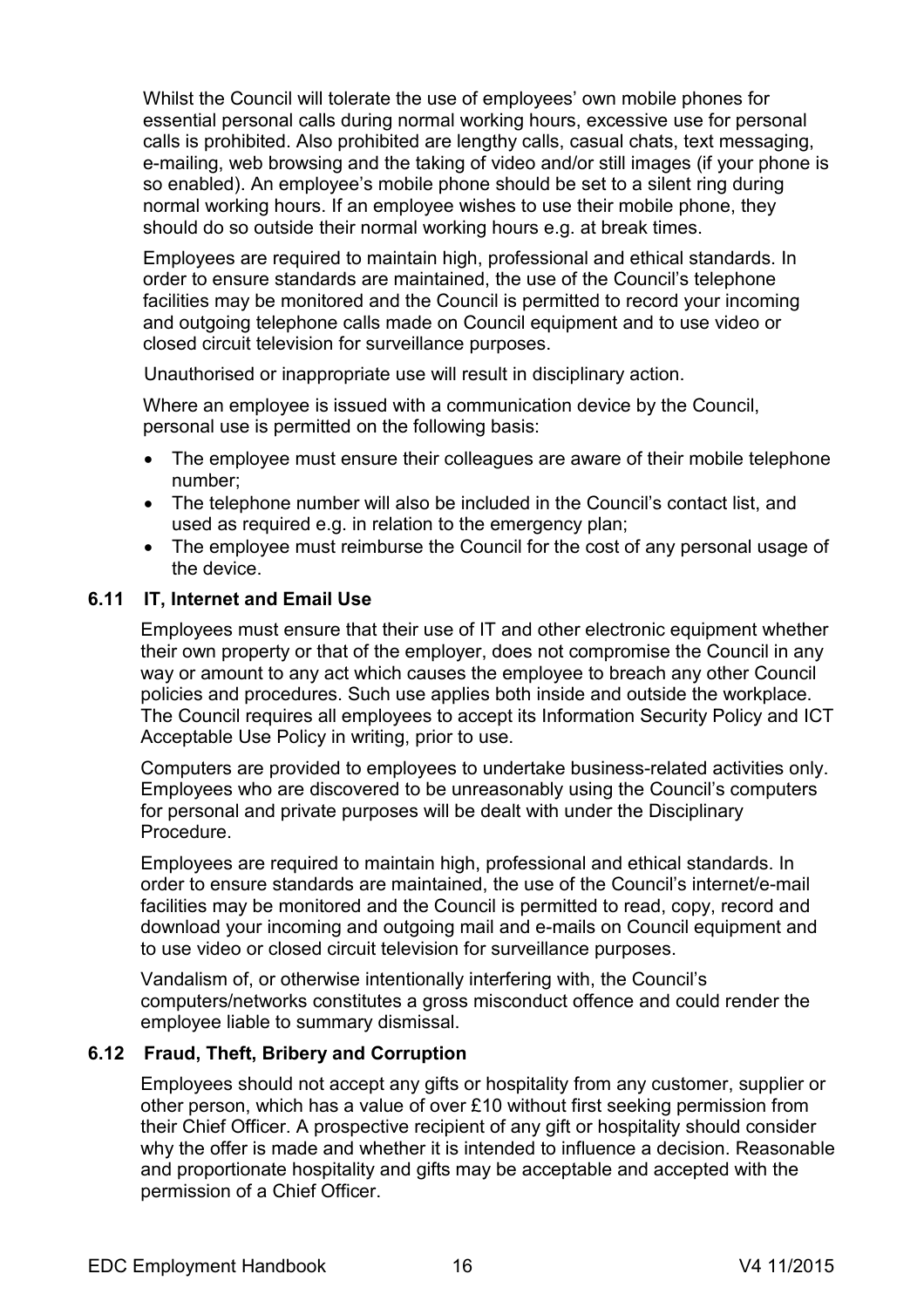Employees should never offer a gift or hospitality to a customer, supplier or other person with the intention of gaining a business advantage. Any business gifts or invitations to hospitality events that are issued must always be agreed by the Chief Officer in advance.

If an employee is found to have accepted or given any bribe they will face disciplinary action, which could include dismissal for gross misconduct.

All employees are required to report any suspicions of theft, fraud and bribery or corruption and in this respect should familiarise themselves with the Anti-Fraud, Theft, Bribery and Corruption Strategy. Further information is also included in the Code of Conduct and employee contracts.

#### <span id="page-16-0"></span>**6.13 Data Matching**

Eden District Council undertakes a data matching exercise periodically as part of the Cabinet Office's National Fraud Initiative. As part of this process, data matching will take place using payroll records in conjunction with other records such as Housing records and Council Tax records. All data matching exercises are undertaken in compliance with current legislation. Employment with the Council may affect any benefits that you may be claiming and your failure to declare this income to the appropriate organisation may be considered as fraud and appropriate action would be taken against you as an employee.

#### <span id="page-16-1"></span>**6.14 Criminal Investigation, Charges and Convictions**

Employees are required to inform the Council if they become the subject of a criminal investigation, charge or conviction. If an employee is charged with, or convicted of a criminal offence this is not normally in itself reason for disciplinary action. Consideration will be given to the effect the charge or conviction has on the employee's suitability to do the job and their relationship with their employer, work colleagues and customers. 1`

A criminal investigation, charge or conviction relating to conduct outside work may be treated as a disciplinary matter if the Council considers that it is relevant to an individual's employment. Further details can be found in the Council's Disciplinary Policy and Procedure.

# <span id="page-16-2"></span>**7.0 Data Protection**

#### <span id="page-16-3"></span>**7.1 Personal Data**

Anyone has the right to request access to data held about them which is held on the Council's systems. This includes both written and electronic communications as well as any comments made either to, or about the individual.

In the main, the Council is obliged to provide the data where an individual makes such a request. All employees are therefore required to ensure all comments (even those just between employees) and communications are appropriate, capable of substantiation, justifiable, fair, accurate and reasonable. Electronic data which has been deleted can be retrieved and may be disclosable.

There is a requirement for all employees to abide by the Data Protection Act 2018 and in particular the principles detailed below:

- Personal data shall be processed fairly and lawfully.
- Personal data shall only be obtained for specified and lawful purposes and should not be processed further in any manner which is incompatible with such a purpose.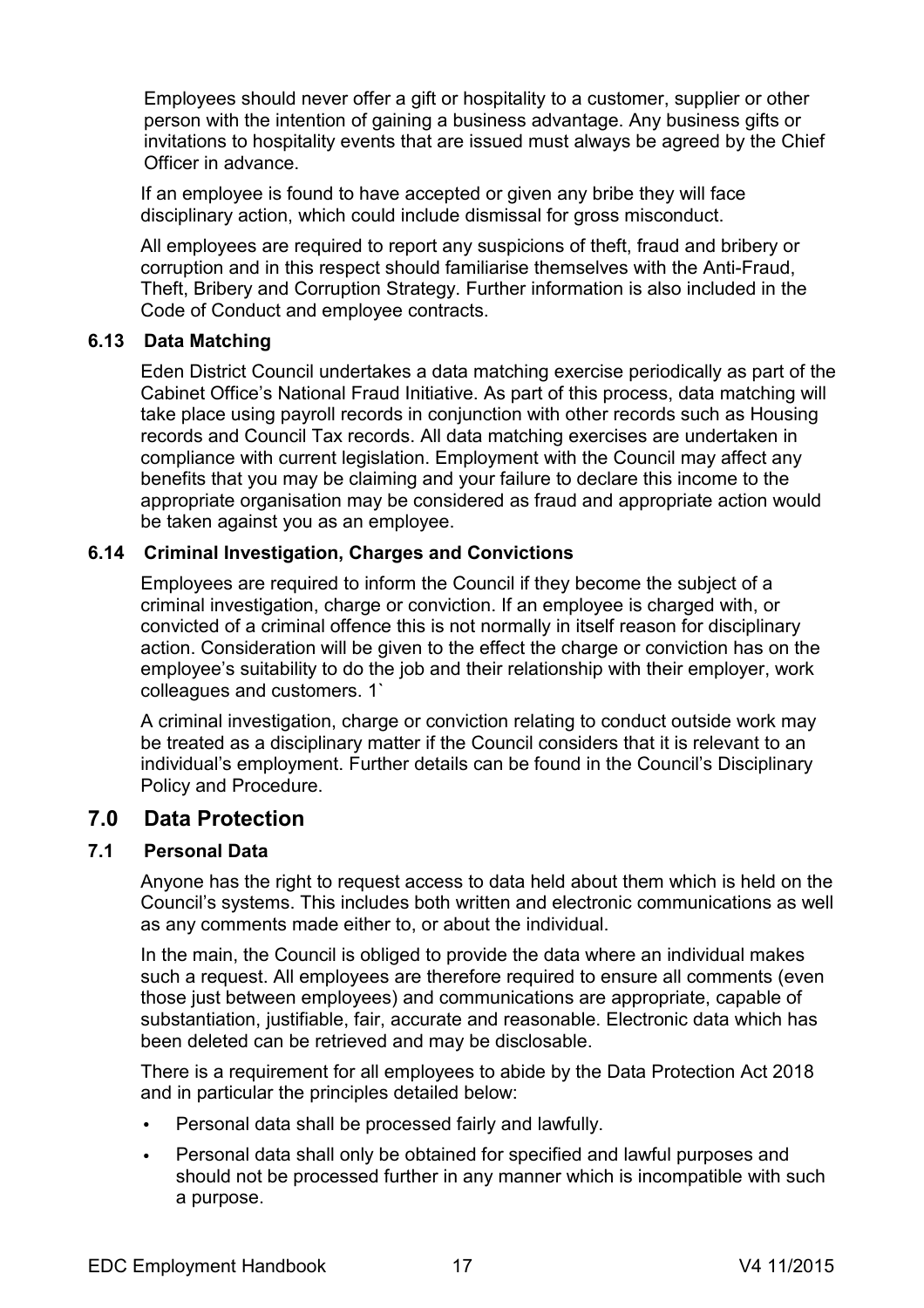- Personal data shall be adequate, relevant and not excessive.
- Personal data shall be accurate and kept up to date.
- Personal data shall not be kept for longer than is necessary.
- Personal data shall be processed in accordance with the rights of data subjects under the Data Protection Act.
- Appropriate technical and organisational measures should be taken against unauthorised and unlawful processing of personal date and against any accidental loss or destruction of or damage to personal data.
- Personal data should not be transferred to a country outside of the European Economic area unless that country has an adequate level of protection for the rights and freedoms of data subjects in relation to the processing of personal data.

#### <span id="page-17-0"></span>**7.2 Data Processing**

The Council needs to keep information about its employees for purposes connected with their employment, including their recruitment and the termination of their employment. The sort of information the Council will hold includes information for payroll purposes, references, contact names and addresses and records (including, for example, disciplinary records) relating to an individual's employment with the Council.

The Council believes these uses are consistent with the employment relationship and with the principles of the Data Protection Act 2018. The information held will be for management and administrative use only but the organisation may, from time to time, need to disclose some information held about an employee to relevant third parties (e.g. where legally obliged to do so by HMRC or where requested to do so by an employee for the purposes of giving a reference). Employees agree to the Council keeping the information for these purposes throughout their employment and following its termination.

Employees also agree to the Council keeping information about their health for the purposes of compliance with health and safety and occupational health obligations; considering how their health affects their ability to do their job and, if they have a disability, whether they require any reasonable adjustments to be made to assist them at work; or in relation to the administration and management of insurance, pension, sick pay and any other related benefits in force from time to time.

#### <span id="page-17-1"></span>**7.3 Data Quality**

All employees have a responsibility to ensure that any data collected, managed or reported, including data from third parties, is accurate, valid, reliable, relevant, and complete and produced in a timely fashion and that appropriate procedures, systems and processes are in place to provide quality data.

#### <span id="page-17-2"></span>**7.4 Confidentiality**

Employees must not use, divulge or communicate to any person or organisation (except in the proper course of their duties during employment by the Council) any confidential, technical or commercial information of the Council's relating to the business, organisation, accounts, analysis or other affairs of the Council which they may have received or obtained or which has come to their knowledge while employed by the Council. Confidential information includes: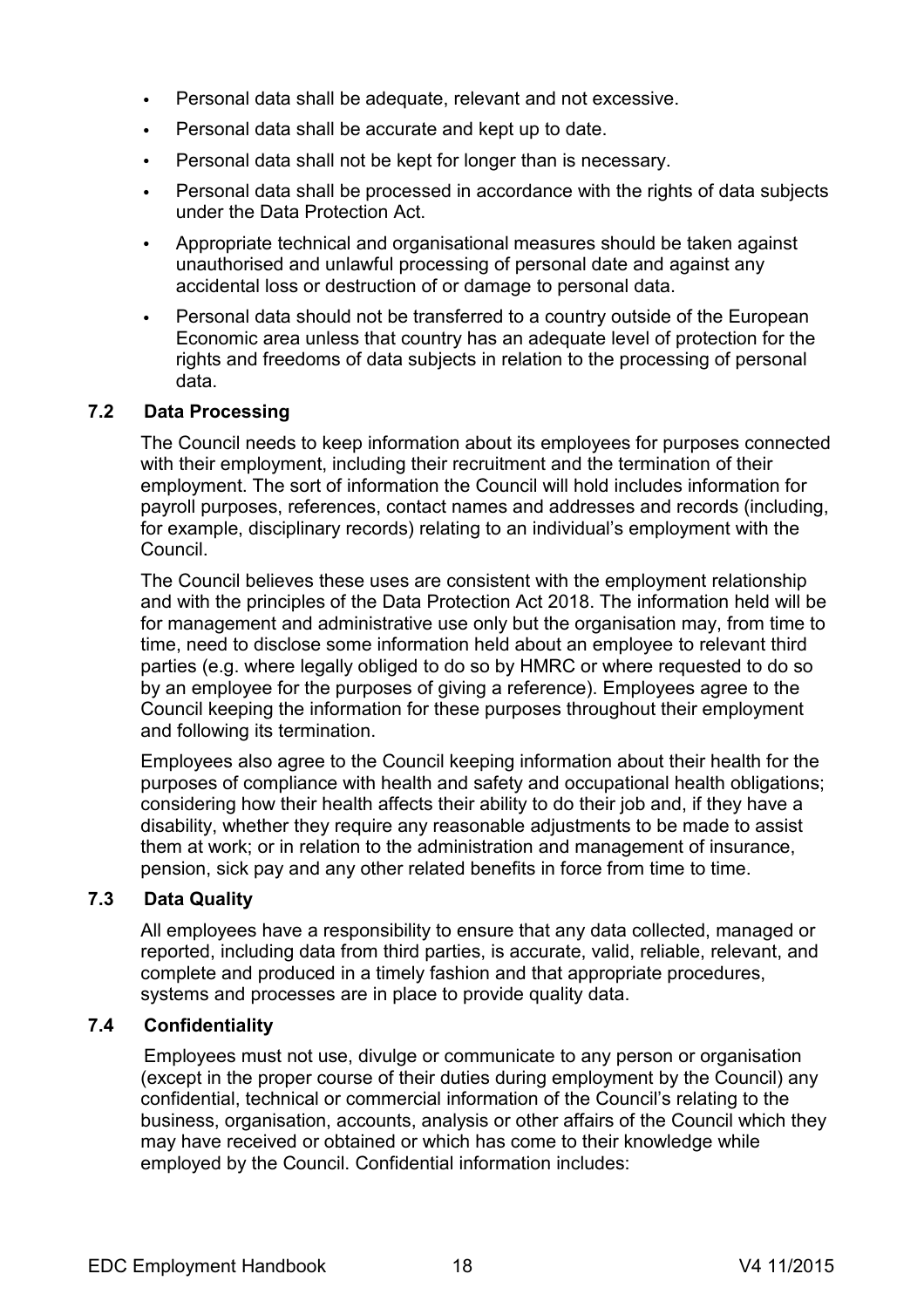In particular, employees will not, without prior written consent of the Council, permit any confidential information:

- To be disclosed, whether directly or indirectly, to any third party, except to those authorised by the Council to know or as required by law; or
- To be copied or reproduced in any form or to be commercially exploited in any way; or
- To be used for their own purposes or for any purposes other than those of the Council or to be used or published by any other person; or
- To pass outside their control.

Employees must inform the Council immediately upon becoming aware or suspecting, that a third party knows or has used any of the Council's confidential information. These restrictions will continue to apply after the termination of an individual's employment but will cease to apply to any information which may come into the public domain through disclosure by the Council.

All confidential information is the property of the Council and employees must hand it and any copies over to the Council on the termination of their employment or, at the request of the Council at any time during their employment.

The wrongful disclosure of confidential information or other breach of confidentiality is a disciplinary offence. Depending on the seriousness of the offence, it may amount to potential gross misconduct and could result in summary dismissal. Nothing in this clause shall prevent an employee from disclosing information which they are entitled to disclose under the Public Interest Disclosure Act 1998, provided always that the disclosure is made in accordance with the provisions of that Act.

Every care should be taken to safeguard confidential information. Where storage cabinets are available they should always be used. At the end of the working day all desks must be cleared and papers, file, and sensitive records be stored in locked cabinets.

#### <span id="page-18-0"></span>**7.5 Disclosure of Information**

The Freedom of Information Act 2000 enables access to information held by the Council. Employees must not use any information obtained in the course of their employment for personal gain or benefit, nor must they pass it onto others who may use it in such a way. Further information with signposting to relevant policies can be found in the Code of Conduct.

# <span id="page-18-1"></span>**8.0 Declarations and Interests**

#### <span id="page-18-2"></span>**8.1 Criminal Convictions**

Employees are required to inform the Human Resources section if they are charged with, or convicted of, a criminal offence. Consideration will be given to what effect the charge or conviction has on the employee's suitability to do the job and their relationship with their employer, work colleagues and customers.

Further details on this matter can be found in the Disciplinary Procedure.

#### <span id="page-18-3"></span>**8.2 Gifts and Hospitality**

Further information is detailed in the Code of Conduct. However, it is a requirement that all staff record any gift or hospitality offered (irrespective of whether or not it was accepted) with a value exceeding £10. The form can be found on SharePoint.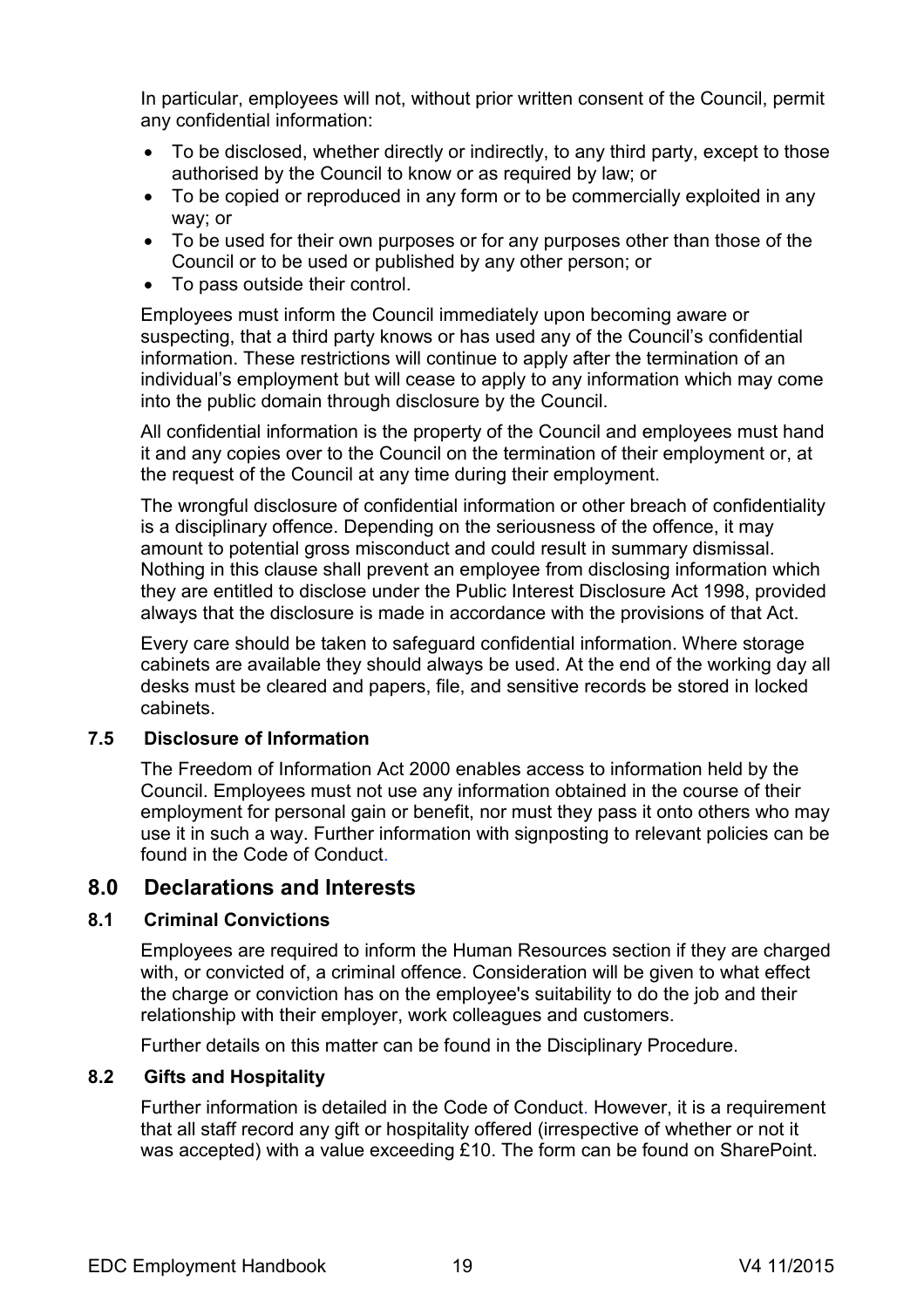#### <span id="page-19-0"></span>**8.3 Personal Interests**

An employee who, or whose spouse or partner, has an interest in any contract or other matter under consideration by the Council must inform the HR Manager, who will record particulars and advise the Chief Executive and the Chief Officers concerned. If an employee or his/her spouse or partner has an interest in any business or property (other than their private residence), this information should also be disclosed to their Chief Officer. Further information is detailed in the Code of Conduct. All employees must familiarise themselves with the types of activity/undertaking which may constitute both financial and non-financial interests. Where there is doubt a declaration should be made.

### <span id="page-19-1"></span>**8.4 Private Work and Other Employment**

Employees must not engage in any form of business or employment other than their employment with the Council inside their normal hours of work. Employees may engage in other forms of business or employment outside their normal hours of work provided this does not cause a conflict of interest with the Council and provided that they have prior approval. Employees must inform the Council, in writing, of any other employment or self-employment. Under the Working Time Regulations, the Council is required to know about all hours worked by their employees, whether this is for the Council or for another employer. Employees are therefore required to provide this information to their manager on request.

#### <span id="page-19-2"></span>**8.5 Sponsorship**

Full details relating to both giving and receiving sponsorship are detailed in the Code of Conduct.

#### <span id="page-19-3"></span>**9.0 Benefits and Facilities**

In addition to the benefits listed below the Council will, from time to time, negotiate locally agreed discounts e.g. gym membership. These will be circulated internally and/or on notice boards as appropriate.

#### <span id="page-19-4"></span>**9.1 Occupational Sick Pay**

The Council offers a generous Occupational Sick Pay Scheme as agreed via the National Joint Council Conditions of Service.

Employees are entitled to receive sick pay for the following periods:

During 1st year of service 1 month's full pay and (after completing

4 months service) 2 months half pay

| During 2nd year of service | 2 months full pay & 2 months half pay                                  |
|----------------------------|------------------------------------------------------------------------|
| During 3rd year of service | 4 months full pay & 4 months half pay                                  |
|                            | During 4th & 5th year of service 5 months full pay & 5 months half pay |
| After 5 years' service     | 6 months full pay & 6 months half pay                                  |

#### <span id="page-19-5"></span>**9.2 Family Friendly Working**

The Council supports a healthy balance between home and work life and has various policies and procedures in place to assist employees to work flexibly. These include:

Maternity, Paternity, Adoption, Parental Leave Policy

Maternity Procedure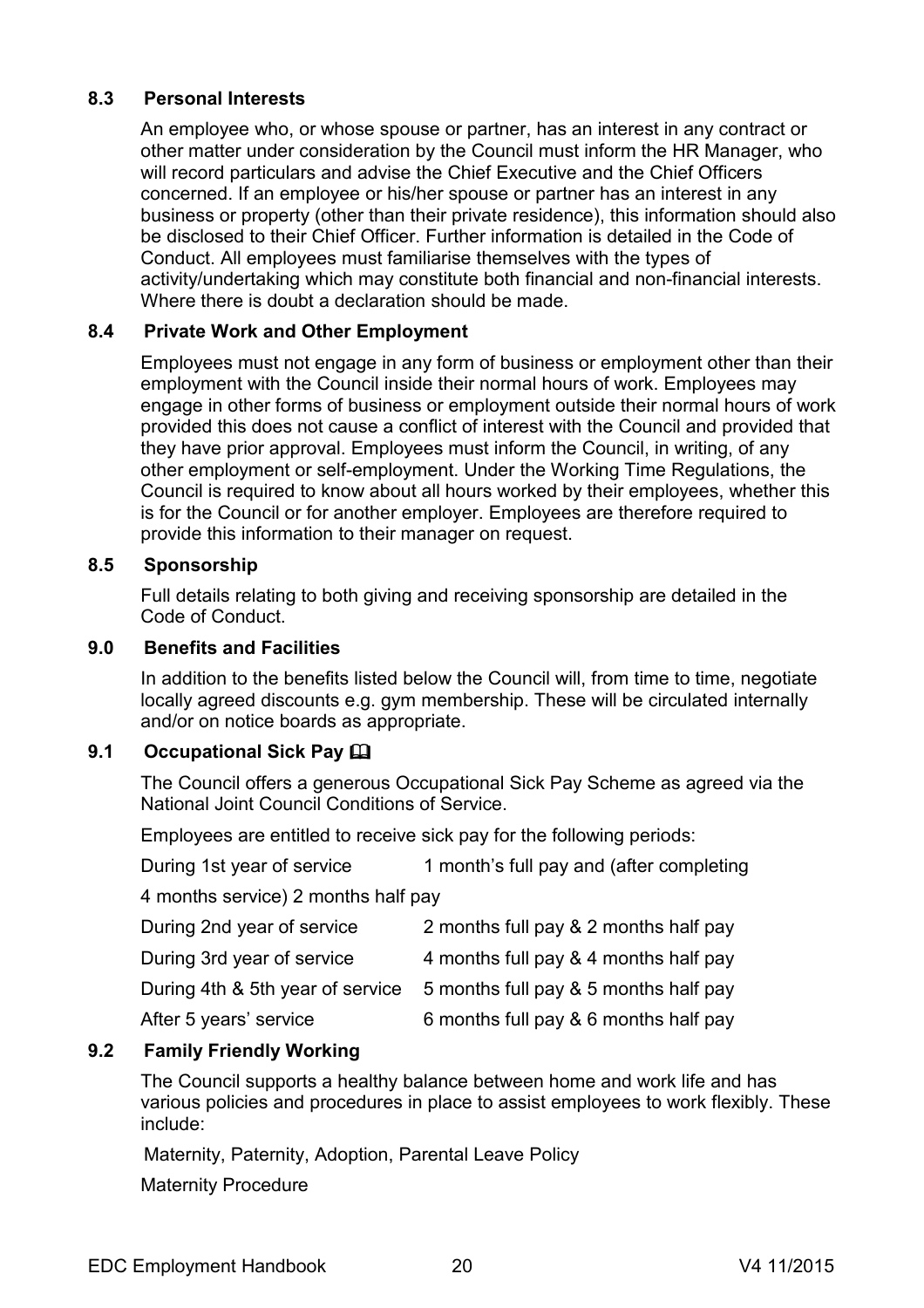Paternity (for Births) Procedure Paternity (for Adoption) Procedure Adoption Procedure Parental Leave Procedure Shared Parental Leave Procedure Flexi-Time Scheme Flexible Working Guidance Flexible Retirement Policy Homeworking Policy and Guidance Time off for Dependants Holiday Purchase Scheme Annual Leave Procedure

#### <span id="page-20-0"></span>**9.3 Long Service Award**

Long Service Awards are payable upon retirement only as follows:

After 25 years' service E150 After 30 years' service E200 After 40 years' service E350

The length of service refers to service with Eden District Council and one of its predecessor authorities.

#### <span id="page-20-1"></span>**9.4 Eye Care Procedure**

Employees who are VDU users are entitled to a regular eye test and corrective VDU glasses where required. Further details of the scheme and levels of contribution available can be found in the Eye Care Procedure. Employees requiring an eye test should contact the Human Resources department in the first instance.

#### <span id="page-20-2"></span>**9.5 Occupational Health**

The Council engages the services of an external Occupational Health provider.

Further details can be found in the Absence Management Guidance for Managers and Employees.

#### <span id="page-20-3"></span>**9.6 Welfare Counselling**

The Council has arranged for employees to have access to independent professional Counsellors. The Counsellors are available to assist employees in dealing with personal problems, stress, anxiety, depression etc. Up to 6, confidential, hour long sessions per employee, will be funded by the Council. This service is non contractual. Employees may make direct access via either of the following:

| Dr. Rosalind Niedt | Tel: 07876 214094 |
|--------------------|-------------------|
| Lis Heath          | Tel: 01768 899941 |

# <span id="page-20-4"></span>**9.7 Child Care Vouchers**

The Council offers a non-contractual child care voucher scheme. Further details are available from the Human resources department.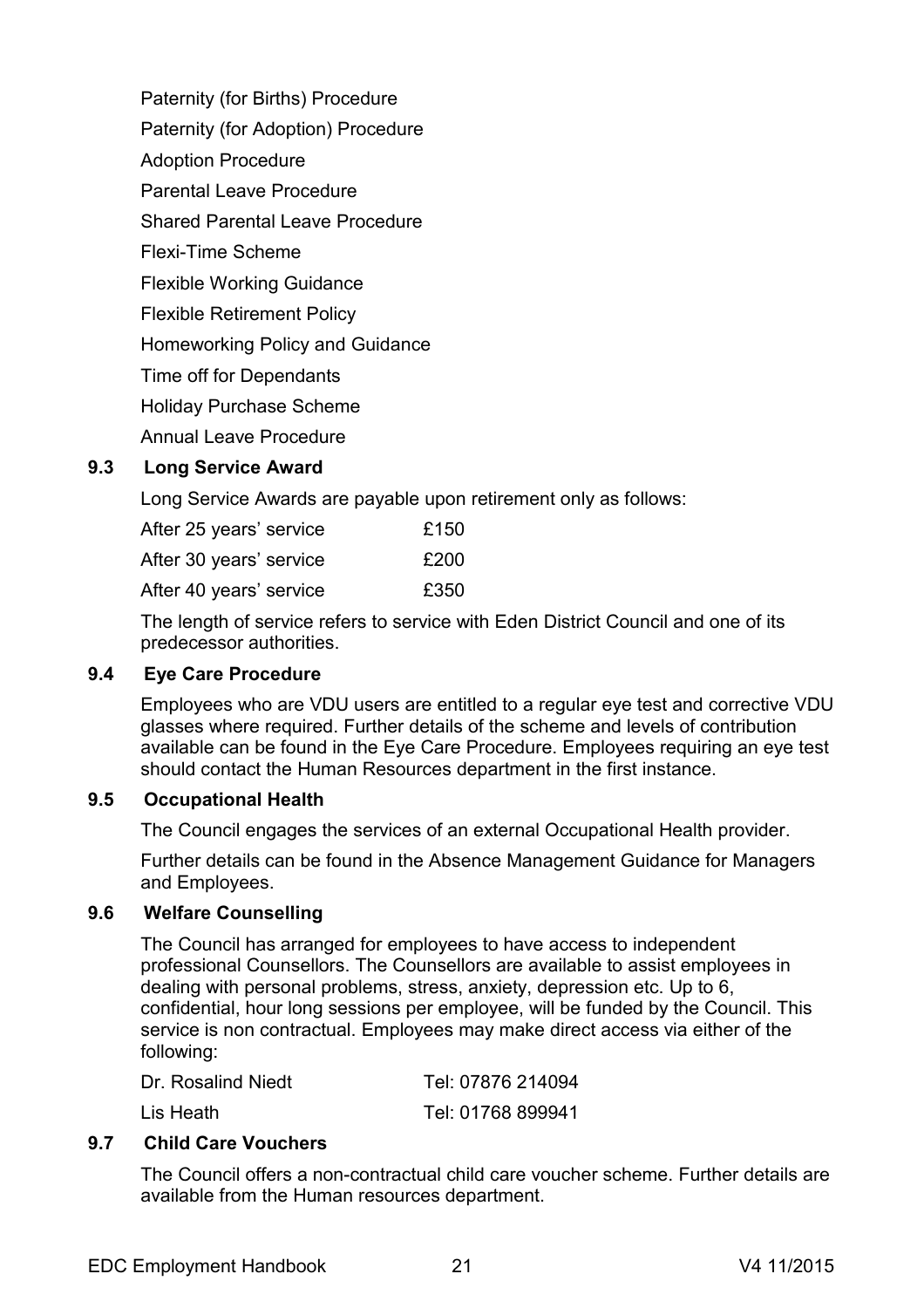#### <span id="page-21-0"></span>**9.8 Uniform**

If there is a requirement for employees to wear a uniform in relation to their post details will be provided upon appointment. Provision of a uniform is a noncontractual benefit.

#### <span id="page-21-1"></span>**9.9 Voluntary Redundancy**

The Council operates a discretionary scheme for voluntary redundancy. Volunteers for redundancy will be sought prior to any change exercise which identifies a need for a reduction in employee numbers. Voluntary redundancy may negate compulsory redundancies and as an incentive to volunteers the Council will enhance redundancy payments. Full details can be found in the Management of Change Policy.

#### <span id="page-21-2"></span>**9.10 Personal Accident Insurance**

The Council has insurance to cover employees who are injured or die whilst engaged in the performance of their duties or whilst commuting. Further information can be obtained from the Financial Services section.

#### <span id="page-21-3"></span>**9.11 Death in Service Benefit**

Employees who are members of the Local Government Pension Scheme are entitled to a contractual Death in Service payment equating to three times annual salary. Full details are available on the LGPS website: [www.yourpensionservice.org.uk](http://www.yourpensionservice.org.uk/)

# <span id="page-21-4"></span>**10.0 Travel, Subsistence and Expenses**

#### <span id="page-21-5"></span>**10.1 Travel**

When travelling on Council business all employees must be mindful of the cost and all travel should be by the cheapest means possible. Further information is contained within the Travel, Subsistence and Expenses Guidance.

#### <span id="page-21-6"></span>**10.2 Vehicle Allowances**

Vehicle allowances are nationally negotiated and Finance produce an annual update of relevant allowances depending on Car User status. Car User status is detailed in individual contracts of employment.

#### <span id="page-21-7"></span>**10.3 Authorised Vehicle Users**

Authorised Vehicle Users are determined using the Essential Car User Status Criteria.

If a post is eligible for Essential Car User status it will be detailed in the individual contract of employment.

Essential Car User details can be found in the Essential Car User Status Criteria and Guidance document.

#### <span id="page-21-8"></span>**10.4 Use of Personal Vehicle**

If there is a requirement for an employee to use their own vehicle for work purposes this will be detailed in the individual contract of employment. For situations where travel is required and it is impractical to travel by public transport, employees may use their own car. Further information is contained within the Travel, Subsistence and Expenses Guidance.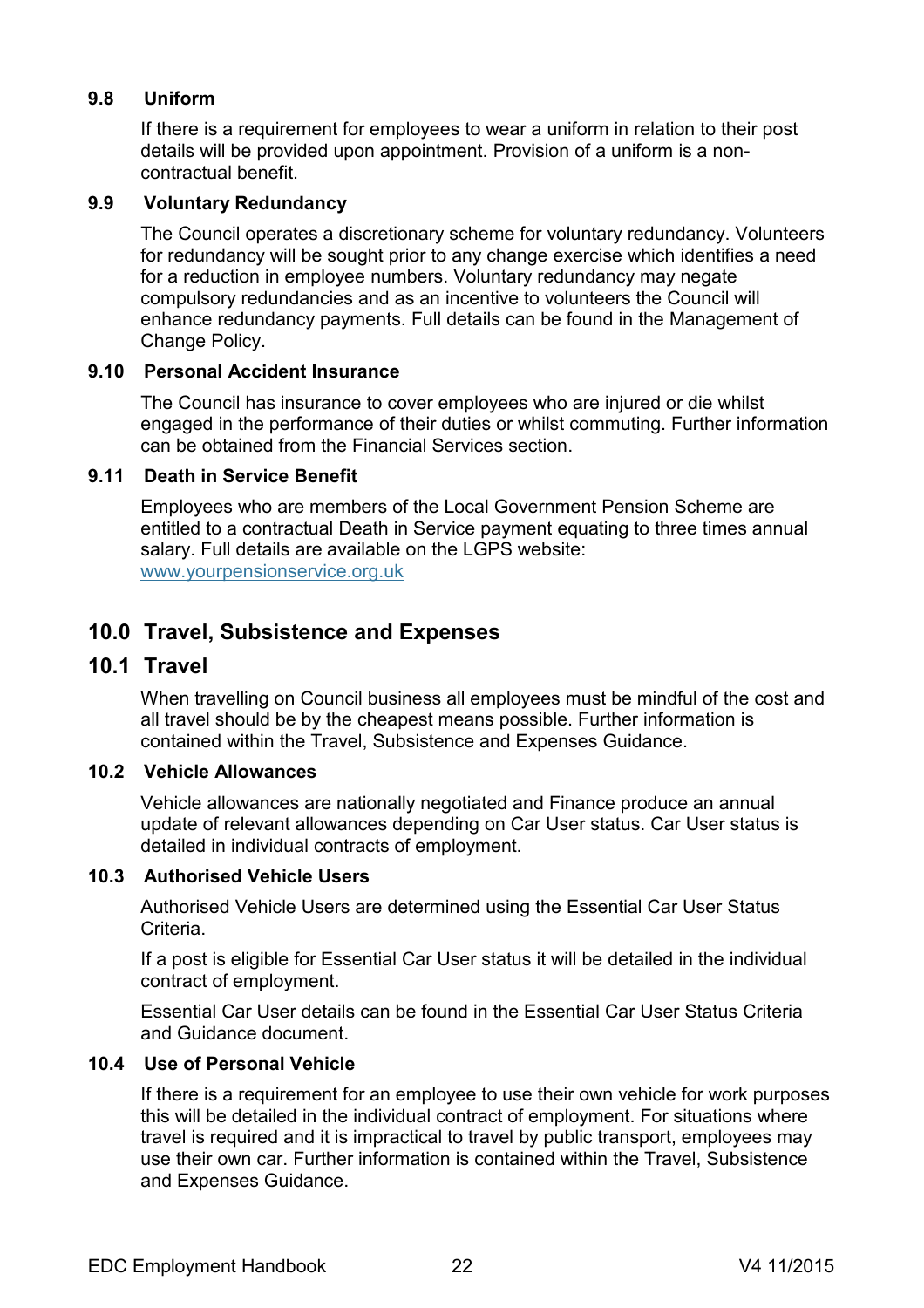#### <span id="page-22-0"></span>**10.5 Business Mileage**

Business Mileage will be paid in accordance with Car User status and the annual updates by Finance, taking into account HMRC guidance. Further information is contained within the Travel, Subsistence and Expenses Guidance.

#### <span id="page-22-1"></span>**10.6 Subsistence Allowance**

Subsistence allowances are subject to National Joint Council Conditions of Service.

#### <span id="page-22-2"></span>**10.7 Out-of-pocket expenses**

Out-of-pocket expenses are subject to National Joint Council Conditions of Service.

#### <span id="page-22-3"></span>**10.8 Overnight Stays**

Costs in respect of overnight stays are subject to National Joint Council Conditions of Service. Receipts must be submitted in respect of all claims for overnight accommodation.

#### <span id="page-22-4"></span>**10.9 Car Parking**

The Council offers car parking for employees as far as practicable. This is a noncontractual benefit. Further details are contained within the Staff Parking Guidelines and in the letter of offer of employment.

#### <span id="page-22-5"></span>**10.10 Reimbursement of Expenses**

Authorised expenses claims should be submitted for payment, on the correct form, no later than the 7th of each calendar month. Claims received after the 7th will be processed the next calendar month.

# <span id="page-22-6"></span>**11.0 Health and Safety**

# <span id="page-22-7"></span>**11.1 General Statement**

Eden District Council recognises and accepts its responsibilities as an employer for providing as far as is reasonably practicable, a safe work place and work environment for all its employees.

Equally there is a statutory responsibility for every employee to take reasonable care of their own health and safety and that of any other person who may be affected by his/her acts or omissions at work.

Various aspects of Health and Safety are covered during the Induction process. Staff are required to familiarise themselves with the Council's Health and Safety Policy Statement and associated policies and procedures. A current list of procedures can be found in the Health and Safety Policy Statement.

All employees are expected to comply with the Councils Health and Safety Policy and Procedures, as amended from time to time. Failure to adopt adequate procedures will be taken seriously and could lead to disciplinary action under the Council's Disciplinary Policy and Procedure.

# <span id="page-22-8"></span>**12.0 Miscellaneous**

#### <span id="page-22-9"></span>**12.1 Emergency Support Service**

There is a requirement in exceptional circumstances to participate in the provision of an emergency support service to enable the Council to provide an emergency outof-hours service. There is also a requirement to respond to and assist with the management of an emergency incident as defined by the Civil Contingencies Act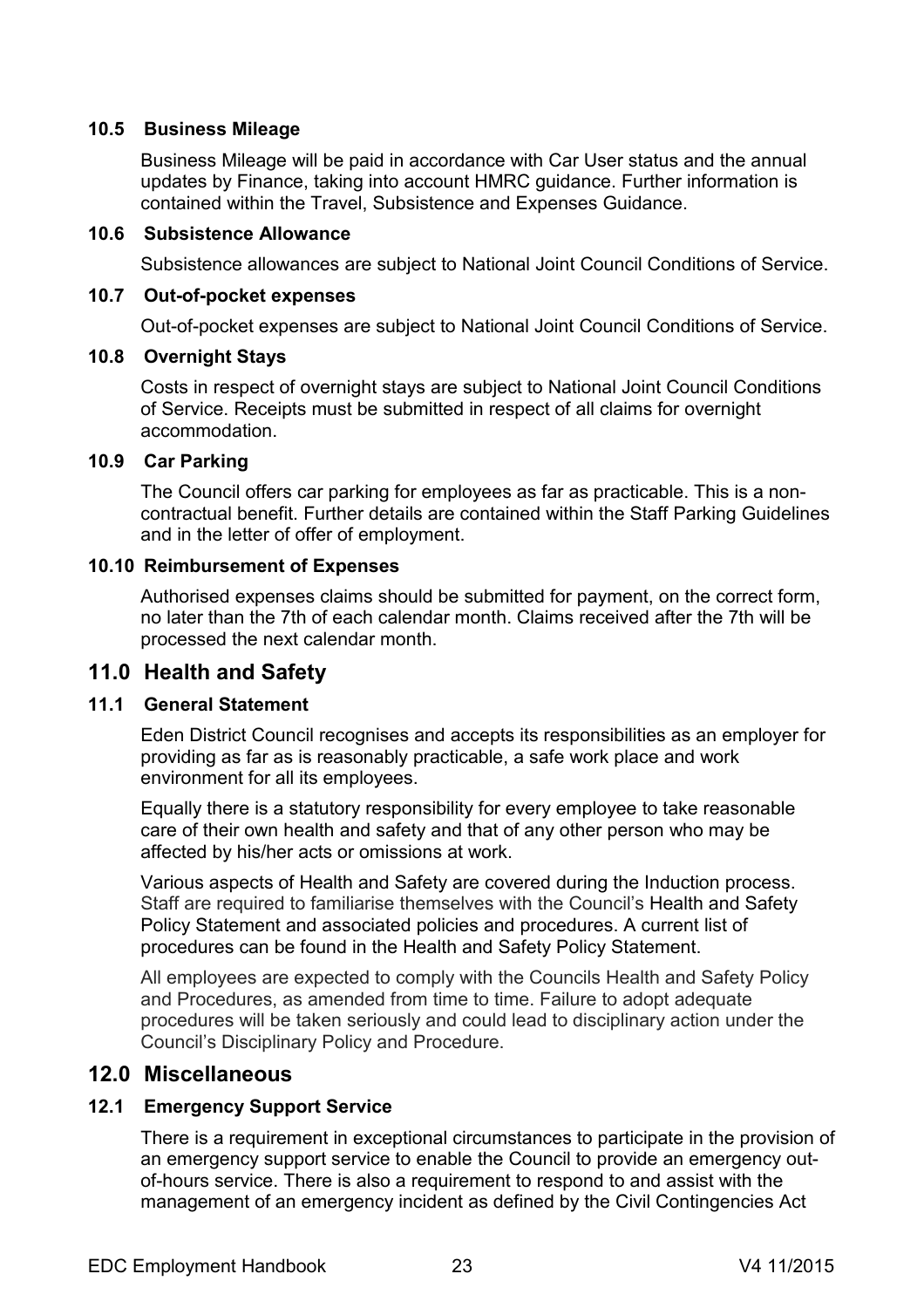2004. Responsibility for specific emergency response roles is detailed in the Council's Emergency Plan. These exceptional circumstances could be within or outside of normal working hours and remuneration will be in accordance with the Council's Guidelines.

#### <span id="page-23-0"></span>**12.2 Child Protection and Safeguarding**

Eden District Council has clear priorities for safeguarding vulnerable people including children and young people under the age of 18, the elderly, people with disabilities, people with physical and mental health conditions. Certain posts will require a Disclosure and Barring Service standard or enhanced criminal records check which helps the Council to assess suitability of applicants for positions of trust. If such checks are required this will be detailed in the offer of employment letter.

All employees are expected to comply with the Councils Child Protection Policy as amended from time to time.

#### <span id="page-23-1"></span>**12.3 Public Sector Equality Duty**

The public sector Equality Duty requires public bodies to have due regard to the need to eliminate discrimination, advance equality of opportunity and foster good relations between different people when carrying out their activities. All employees are expected to comply with this duty.

#### <span id="page-23-2"></span>**12.4 Duty to Prevent**

The [Counter-Terrorism](https://www.gov.uk/government/collections/counter-terrorism-and-security-bill) and Security Act 2015 contains a duty on specified authorities to have due regard to the need to prevent people from being drawn into terrorism. This is also known as the Prevent duty. As a specified authority Eden District Council is required to ensure that;

- Frontline staff have a good understanding of *Prevent;*
- are trained to recognise vulnerability to being drawn into terrorism;
- understand what radicalisation means and why people may be vulnerable to it;
- understand what is meant by the term "extremism" and the relationship between extremism and terrorism;
- know what measures are available to prevent people from becoming drawn into terrorism and how to challenge the extremist ideology that can be associated with it;
- understand how to obtain support for people who may be being exploited by radicalising influences;
- are aware of available programmes to deal with this issue;
- are expected to and be able to make appropriate referrals to Channel (a programme which provides support to individuals who are at risk of being drawn into terrorism which is a statutory obligation. Guidance on the Channel programme can be found here: [https://www.gov.uk/government/publications/channel-guidance;](https://www.gov.uk/government/publications/channel-guidance)
- to ensure that publicly-owned venues and resources do not provide a platform for extremists and are not used to disseminate extremist views. This includes considering whether IT equipment available to the general public should use filtering solutions that limit access to terrorist and extremist material.

All employees are expected to comply with this duty.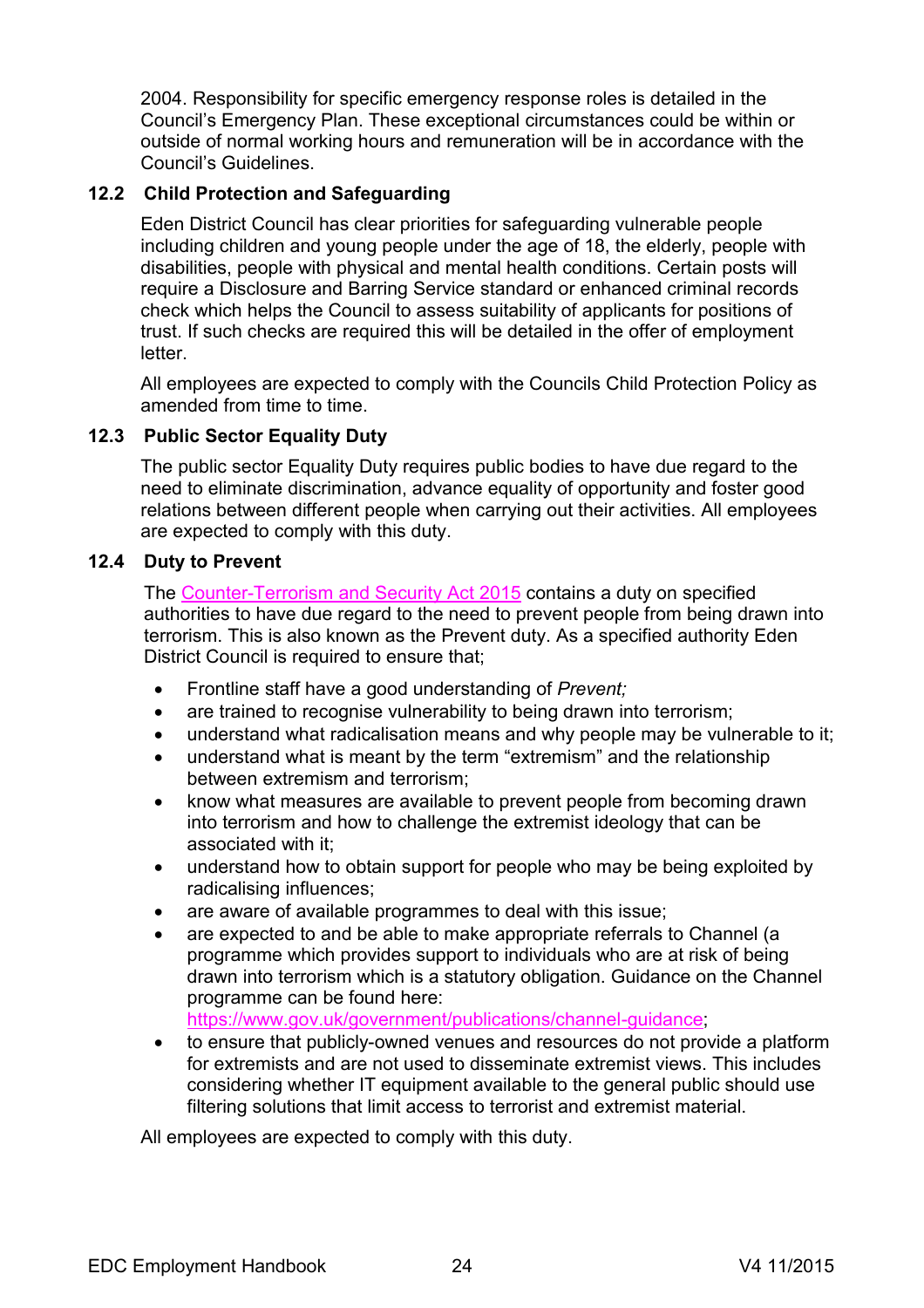### <span id="page-24-0"></span>**12.5 Employee Consultation**

The Council recognises the value of joint consultation to enhance good employee relations.

The Council recognises Unison as the Trade Union negotiating body. In addition to this, the Council appoints at least 2 non-union staff representatives to ensure that it engages with employees who are not Unison members.

The Council operates a Joint Consultative Committee (JCC) which has representation from Unison, non-union staff reps, management and elected members.

Through regular meetings the Council will ensure that employees are kept fully informed and fully consulted about any plans or proposals relating to or affecting the organisation of the Council. Further details can be found in the Consultation Procedure.

#### <span id="page-24-1"></span>**12.6 Relocation Assistance**

Details regarding the Council's Relocation Policy can be found in the Pay and Pensions Discretions Policy Statement Annex 2.

#### <span id="page-24-2"></span>**12.7 Formulation and Review of HR Policies**

All HR policies and procedures are reviewed no less than every 5 years. In order for the suite of policies to remain effective and legally compliant a review can be triggered by one of the following:

- A change in employment legislation;
- Feedback received from managers, staff, Unison and/or Staff Reps which suggests a policy or procedure does not work effectively in practice.

If within a 5 year period a policy / procedure has not been reviewed in response to one of the above triggers, the following process will be used:

- The HR team will conduct a brief review to identify if any changes are needed;
- The JCC will be notified that the policy/procedure is due for a review and seek their views as to whether they believe any changes are needed;
- If it is deemed to be required, a more detailed review of the policy/procedure will take place;
- If no changes are required to the policy/procedure, the document will be updated to reflect the next review cycle.

Members of JCC are encouraged to proactively provide the HR Manager (or designate) with feedback, in relation to the practical application of the Council's policies and procedures, so that a review can be triggered where necessary.

#### <span id="page-24-3"></span>**12.8 Right to Search**

Due to the nature of the Council's business, security and confidentiality are of paramount importance. If the Council has reasonable grounds for suspecting a breach in security or confidentiality it reserves the right, if appropriate according to circumstances, to conduct a search of all Council property in an employee's possession and an employee's personal belongings including clothing and vehicles. Where appropriate the employee shall have the right to be present at this search.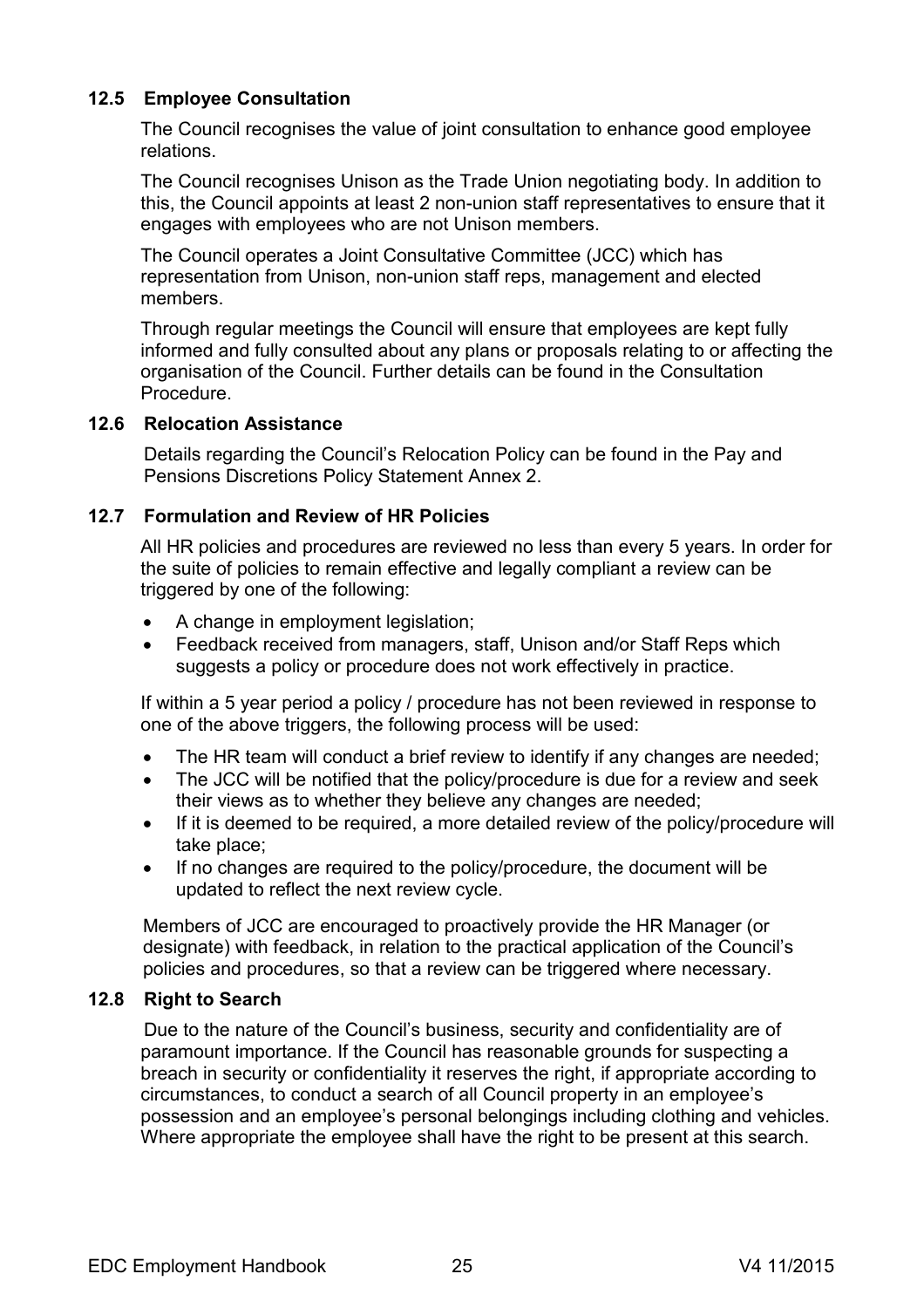# <span id="page-25-0"></span>**13.0 Conditions, Codes, Policies, Procedures and Guidance List**

Detailed below is a list of the various documents applicable to employees. Some sections above may be covered by more than one policy/procedure. All relevant policies/procedures will apply to the specific situation even if not mentioned above.

If you are unable to find a policy or procedure etc. or no such policy/procedure exists contact should be made with the HR department. In the event of nonavailability, the Council will follow employment law statute and ACAS guidelines.

All documents are available electronically. Those without IT access should speak to their line manager to obtain hard copies.

All details in the Offer of Employment letter and Statement of Written Particulars/Contract are relevant.

National Joint Council Conditions of Service (Green Book)

Absence Management Policy

Absence Management: Guidance for Managers and Employees

Annual Leave Procedure

Accounting and Audit Rules

Anti-Fraud, Theft, Bribery and Corruption Strategy

Capability Policy and Procedure

Child Protection Policy

Code of Conduct (for employees)

Confidential Reporting Code

Consultation Procedure

Disability in the Workplace Guidance

Disciplinary Policy

Disciplinary Procedure

Dispute Resolution Procedure

Employment Screening Procedure

Equality and Diversity Policy Statement

Equality of Opportunity in Employment Policy

Essential Car User: Criteria and Guidance

Eye Care Procedure

Fair Treatment at Work

Flexible Working Guidance

Flexi-Time Scheme

Fraud Policy

Grievance Policy and Procedure

Health and Safety Policy

Homeworking Policy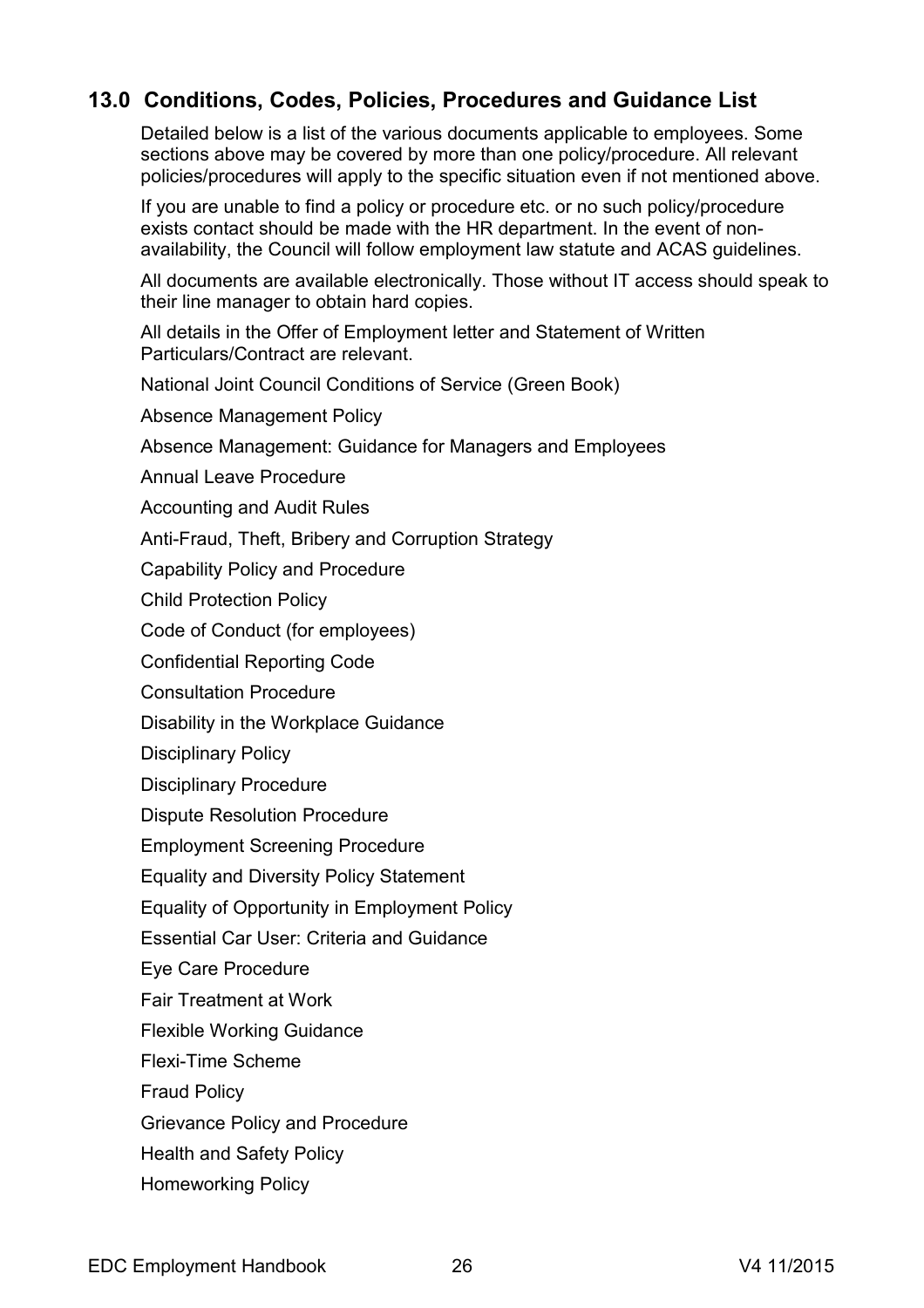Homeworking: Manager's Guidance

Honoraria and Acting up Policy

HR Policy and Procedure review process

Information Security Policy

ICT Acceptable use Policy

Job Description and Person Specification: Corporate Template

Job Description and Person Specification: Guidance

Job Evaluation Guidance

Learning and Development Policy

Management of Change Guidance

Market Factor Supplement Scheme

Maternity, Paternity, Adoption, Parental Leave and Shared Parental Leave Policy

Maternity Procedure

Paternity (for Births) Procedure

Paternity (for Adoption) Procedure

Adoption Procedure

Parental Leave Procedure

Shared Parental Leave Procedure

Pay and Pensions Discretions Policy Statement (annual)

Pay Protection (Pay Policy Statement: Annex 3)

Politically Restricted Posts List

Procurement Rules

Procurement Guide for Officers

Qualifications Study Scheme

Recruitment and Selection Policy

Recruitment and Selection Guidance: Manager's activities

Recruitment and Selection Guidance: Considering ways to fill a vacancy

Recruitment and Selection Guidance: Authority to recruit

Recruitment and Selection Guidance: Creating and Reviewing a Job Description / Person Specification and Job Evaluation

Recruitment and Selection Guidance: Advertising

Recruitment and Selection Guidance: Shortlisting

Recruitment and Selection Guidance: Selection Process

Recruitment and Selection Guidance: Providing feedback on shortlisting or selection process

Recruitment and Selection Guidance: New Starter Process

Relocation Policy (Pay Policy Statement: Annex 2)